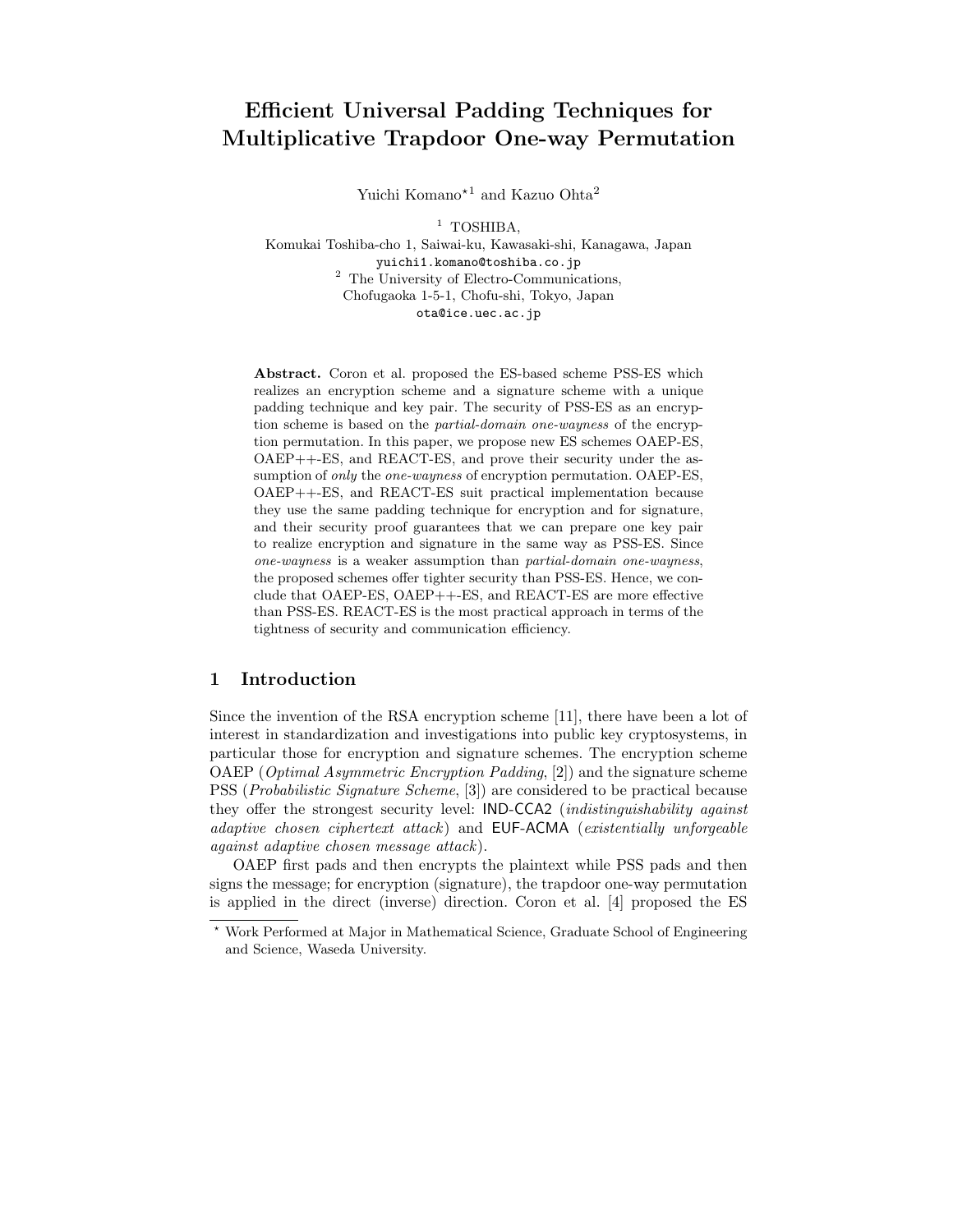#### 366 Y.Komano, K.Ohta

scheme (Encryption-Signature scheme<sup>3</sup>) PSS-ES, which is based on the message recovery signature scheme PSS-R [3], and proved its security. For encryption and signature, PSS-ES uses a shared padding scheme and key pair; the public key and the private key are chosen adequately for encryption and signing, respectively. Hence this scheme is useful in terms of implementation. The security proofs in [4], however, have some technical mistakes. Moreover, even if these mistakes are corrected, the fact that the security of PSS-ES as an encryption scheme is based on partial-domain one-wayness of the encryption permutation, decreases the reduction efficiency; it must use long keys to achieve adequate security.

This paper gives the exact security of PSS-ES by correcting the problems in [4]. Moreover, this paper introduces new ES schemes, OAEP-ES and REACT-ES, that are based on OAEP+  $[12]$  and REACT  $[10]$ , respectively<sup>4</sup>. The proposed schemes satisfy IND-CCA2&ACMA (Indistinguishability against adaptive chosen ciphertext attack and adaptive chosen message attack) as an encryption scheme and EUF-CCA2&ACMA (Existentially unforgeable against adaptive chosen ciphertext attack and adaptive chosen message attack) as a signature scheme under the assumption of *only* the *one-wayness* of the permutation, while PSS-ES relies upon the partial-domain one-wayness of the encryption permutation for its security as an encryption scheme.

The rest of this paper is organized as follows. Section 2 recalls the definitions of the ES scheme and its security notations. Section 3 proposes new ES schemes, OAEP-ES and REACT-ES, and gives their security. In section 4, we point out the problems of original security proof of PSS-ES, given by Coron et al. [4], and give its exact security. In sections 5 and 6, we compare reduction efficiency of proposed schemes with the one of PSS-ES following the estimation of Nakashima and Okamoto [9] and discuss the reason why our schemes are more practical than PSS-ES. Furthermore, Appendices A and B present the security proofs of REACT-ES.

As a result, OAEP-ES, OAEP++-ES, and REACT-ES can realize secure encryption-signature scheme (ES scheme) with a unique padding technique and key pair; their reduction efficiency are much better than those of PSS-ES. Due to the high reduction efficiency of its security proof and its improved communication efficiency, REACT-ES is the most practical approach.

# 2 Definitions

### 2.1 ES scheme with Universal Padding Technique

We describe a model of the ES scheme<sup>3</sup> (*Encryption-Signature scheme*) and its security. Since the ES scheme realizes an encryption scheme and a signature

 $3$  The ES scheme differs from *signcryption* [14]; the ES scheme realizes both encryption and signature schemes with a common padding technique and key pair (encrypt or sign), while signcryption realizes encrypt then sign or sign then encrypt scheme.

 $4$  We can construct another ES scheme, OAEP++-ES, based on OAEP++ [7]. In this paper, we will omit the detail of OAEP++-ES.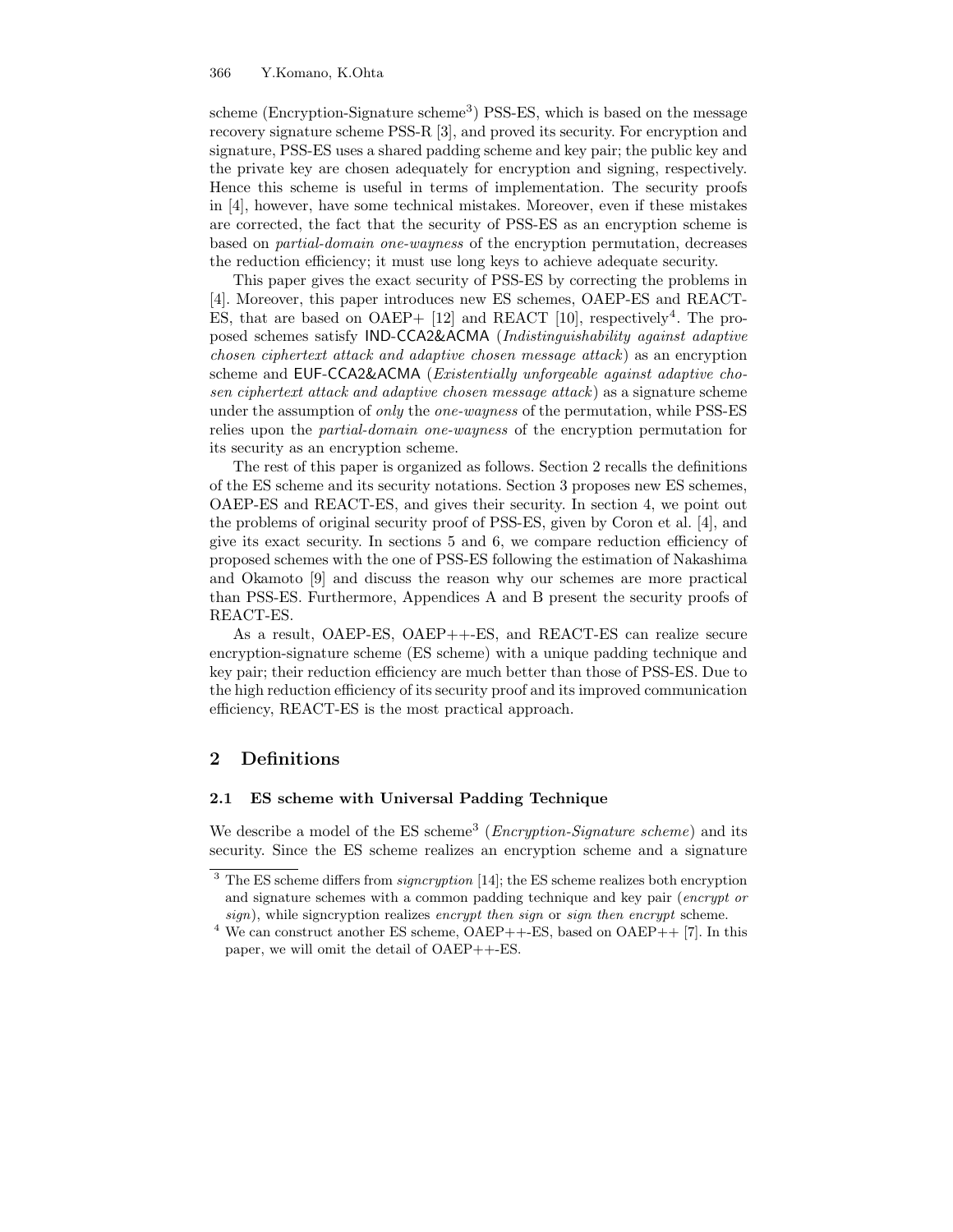scheme with a common padding technique and key pair, we introduce attack model CCA2&ACMA following [4], where adversary  $\mathcal A$  (forger  $\mathcal F$ ) can freely use both decryption oracle D and signing oracle  $\Sigma$ . We extend notions of security IND-CCA2 [1] and EUF-ACMA [6] to create IND-CCA2&ACMA (Indistinguishability against adaptive chosen ciphertext attack and adaptive chosen message attack) and EUF-CCA2&ACMA (*Existentially unforgeable against adaptive chosen* ciphertext attack and adaptive chosen message attack), respectively.

Definition 1 (ES scheme with a unique padding technique). If  $\mu$  is a padding technique, then the ES scheme  $(K, \mathcal{E}, \mathcal{D}, \mathcal{S}, \mathcal{V})$  with  $\mu$  is defined as follows:

- Key generation algorithm  $K$  is probabilistic algorithm which, given security parameter k, outputs the pair of public and private keys,  $\mathcal{K}(1^k) = (\mathsf{pk}, \mathsf{sk})$ . We regard pk as f and sk as  $f^{-1}$ , hereafter.
- Encryption algorithm  $\mathcal E$  takes plaintext x and public key pk, calculates  $z =$  $\mu(x,r)$  with some random integer r, and returns ciphertext<sup>5</sup>  $y = f(z)$  $\mathcal{E}_{\mathsf{pk}}(x)$ . This algorithm is probabilistic<sup>6</sup>.
- $-$  Decryption algorithm  $\mathcal D$  takes ciphertext y and private key sk, calculates  $z =$  $f^{-1}(y)$  and  $\mu^{-1}(z) = x||r$  (un-padding), and returns plaintext  $x = \mathcal{D}_{\mathsf{sk}}(y)$ if y is a valid ciphertext. Otherwise  $D$  returns Reject. This algorithm is deterministic.
- $-$  Signing algorithm S takes message x and private key sk, calculates  $z =$  $\mu(x,r)$  with some random integer r, and returns signature<sup>5</sup>  $\sigma = f^{-1}(z)$  $\mathcal{S}_{\mathsf{sk}}(x)$ . This algorithm is probabilistic.
- Verification algorithm V takes signature σ and public key pk, calculates  $z = f(\sigma)$  and  $\mu^{-1}(z) = x||r$  (un-padding), and returns message  $x = \mathcal{V}_{\mathsf{pk}}(\sigma)$ if  $\sigma$  is a valid signature. Otherwise V returns Reject. This algorithm is deterministic.

We denote the ES scheme for encryption and for signature by ES(E) and  $ES(S)$ , respectively (e.g., OAEP-ES(E) and OAEP-ES(S) mean the OAEP-ES using in an encryption and a signature, respectively).

**Definition 2 (IND-CCA2&ACMA).** Let A be an adversary of the encryption scheme. The attack scenario is described as follows:

- 1. A receives public key pk with  $\mathcal{K}(1^k) = (\mathsf{pk}, \mathsf{sk})$ .
- 2. A submits decryption queries for ciphertext y of his choice to decryption oracle  $D$  and gets corresponding plaintext  $x$ . Moreover,  $A$  submits signing queries for message  $x'$  of his choice to signing oracle  $\Sigma$  and gets corresponding signature  $\sigma$ .

<sup>&</sup>lt;sup>5</sup> The input of f may be a part of z, *i.e.*, we allow to regard  $y = f(z_1) || z_2$  ( $\sigma$  =  $f^{-1}(z_1)||z_2$  as the ciphertext (signature) for  $z = z_1||z_2$ .

 $^6$  Since padding technique  $\mu$  is probabilistic, encryption permutation  $f$  may be deterministic $(e.g., \text{RSA})$ .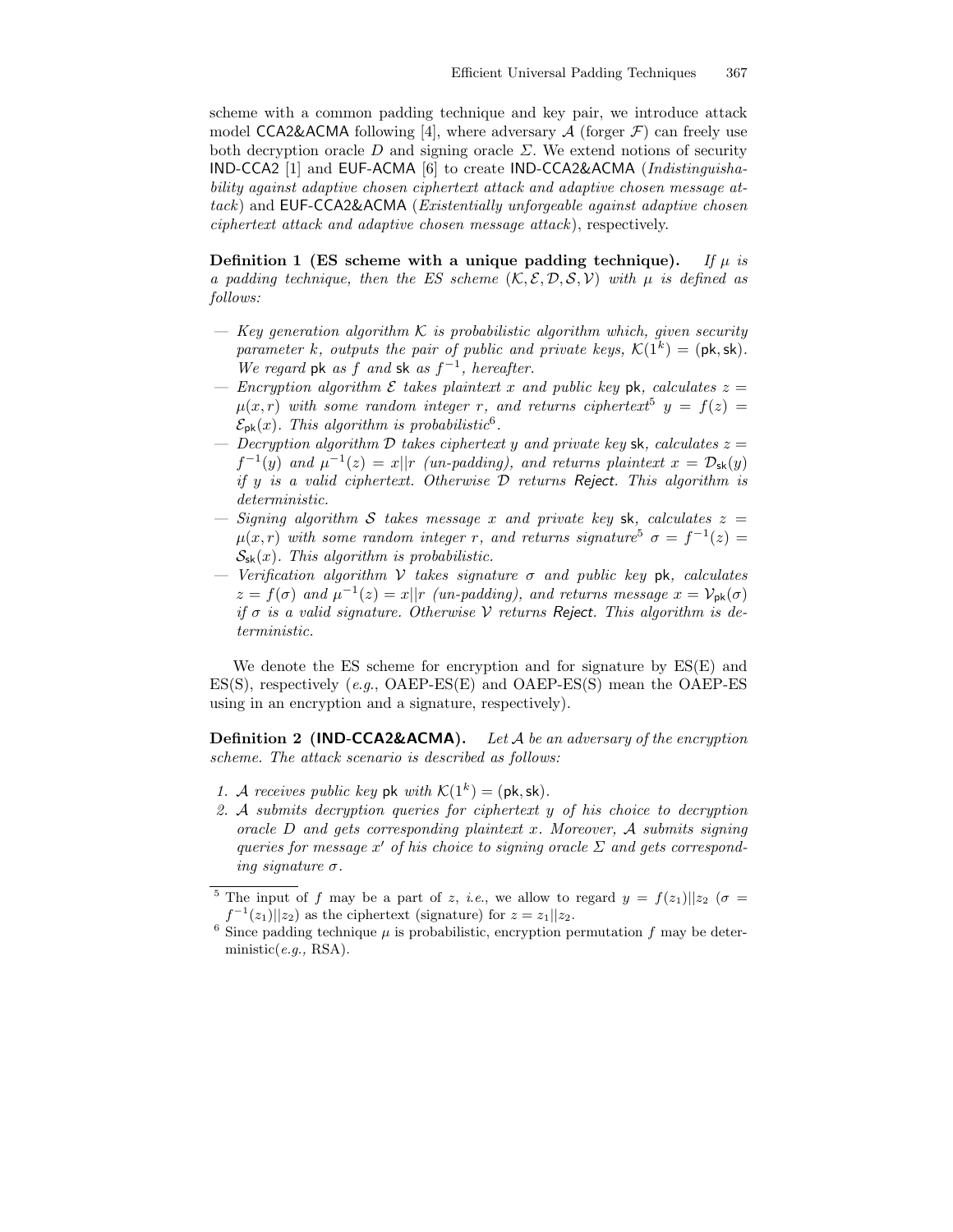#### 368 Y.Komano, K.Ohta

- 3. A generates two plaintexts  $x_0, x_1$  of identical length, and sends them to encryption oracle E as a challenge.
- 4. E chooses  $b \stackrel{R}{\leftarrow} \{0,1\}$  and returns  $y^* = \mathcal{E}_{\mathsf{pk}}(x_b)$  to A as a target ciphertext.
- 5. A continues to submit decryption queries for ciphertext y of his choice to D and gets corresponding plaintext  $x$ . Moreover,  $A$  continues to submit signing queries for message  $x'$  of his choice to  $\Sigma$  and gets corresponding signature  $\sigma$ . In this phase, the only restriction is that A cannot issue a query for  $y^*$ to D.
- 6. A guesses  $b$  in this attack and outputs  $b$ .

The adversary's advantage is defined as  $\mathsf{Adv}(\mathcal{A}) = |2\Pr[b = b] - 1|$ . We say that the encryption scheme is  $(t, q_D, q_\Sigma, q_H, \epsilon)$ -secure in the sense of **IND-CCA2&ACMA** if an arbitrary adversary<sup>7</sup>, whose running time is bounded by  $t$ , cannot achieve an advantage more than  $\epsilon$  after making at most  $q_D$  decryption queries,  $q_{\Sigma}$  signing queries, and  $q_H$  hash queries.

**Definition 3 (EUF-CCA2&ACMA).** Let  $\mathcal F$  be a forger of the signature scheme. The attack scenario is described as follows:

- 1. F receives public key pk with  $\mathcal{K}(1^k) = (\mathsf{pk}, \mathsf{sk})$ .
- 2. F submits signing queries for message x of his choice to signing oracle  $\Sigma$ and gets corresponding signature  $\sigma$ . Moreover, F submits decryption queries for ciphertext  $y'$  of his choice to decryption oracle  $D$  and gets corresponding  $plaintext x'.$
- 3. F outputs forgery  $\sigma^*$  with  $\mathcal{V}_{\mathsf{pk}}(\sigma^*) = x^*$  for some  $x^*$   $(x^* \neq x$  for any signing query  $x$ ).

The forger's success probability is defined as  $\epsilon = \Pr[\mathcal{V}_{pk}(\sigma^*) = x^*]$ . We say that the signature scheme is  $(t, q_D, q_\Sigma, q_H, \epsilon)$ -secure in the sense of EUF-CCA2&ACMA if an arbitrary forger<sup>7</sup>, whose running time is bounded by  $t$ , cannot achieve a success probability more than  $\epsilon$  after making at most  $q_D$  decryption queries,  $q_{\Sigma}$ signing queries, and  $q_H$  hash queries.

Note that the security proof of the ES scheme with a unique padding technique comes in two parts, first as an encryption scheme and then as a signature scheme.

#### 2.2 Assumption of One-way Permutation

We classify trapdoor one-way permutations according to the difficulty of inverting them as follows [5]:

<sup>7</sup> We restrict the adversary (forger) by upper bounding the running time and the number of decryption, signing, and hash queries. We denote that  $A(\mathcal{F})$  breaks an encryption scheme (signature scheme) in  $(t, q_D, q_\Sigma, q_H, \epsilon)$  if A can distinguish  $b \left( \mathcal{F} \right)$  can outputs a forgery) within the time bound t and the advantage (success probability) more than  $\epsilon$  using, at most,  $q_D$  decryption,  $q_\Sigma$  signing, and  $q_H$  hash queries.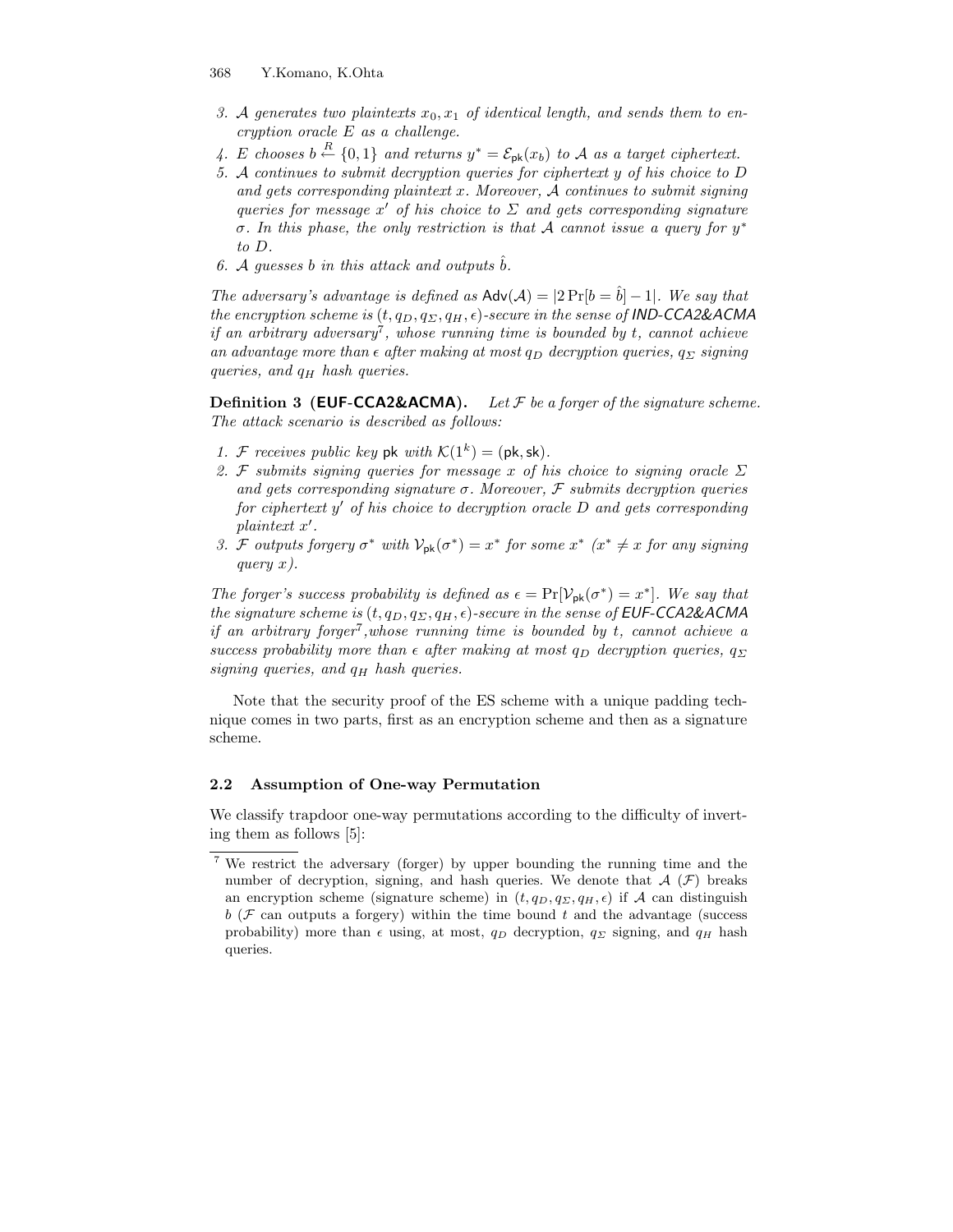Definition 4.  $k_0 \times \{0,1\}^{k_1} \rightarrow \{0,1\}^{k_0} \times \{0,1\}^{k_1}$  be a permutation. We say that

- $f$  is  $(\tau, \epsilon)$ -one-way, if an arbitrary adversary whose running time is bounded by  $\tau$  has success probability Succ<sup>ow</sup> (A) that does not exceed  $\epsilon$ . Here, Succ<sup>ow</sup> (A) =  $Pr_{s,t}[A(f(s,t)) = (s,t)].$
- $f$  is  $(\tau, \epsilon)$ -partial-domain one-way, if an arbitrary adversary whose running time is bounded by  $\tau$  has success probability Succ<sup>pd–ow</sup>(A) that does not exceed  $\epsilon$ . Here, Succ<sup>pd–ow</sup> $(\mathcal{A}) = Pr_{s,t}[\mathcal{A}(f(s,t)) = s].$

Moreover, we define  $Succ^{ow}(\tau) = \max_{\mathcal{A}} Succ^{ow}(\mathcal{A})$  and  $Succ^{pd -ow}(\tau) = \max_{\mathcal{A}}$ Succ<sup>pd–ow</sup>(A), for all A, whose running time is bounded by  $\tau$ .

By the above definition, we have  $\mathsf{Succ}^{\mathsf{pd}-\mathsf{ow}}(\tau) \geq \mathsf{Succ}^{\mathsf{ow}}(\tau)$  for any  $\tau$ . This inequality means that partial-domain one-wayness is a stronger assumption than one-wayness.

Through this paper, we assume that permutation  $f$  is multiplicative<sup>8</sup>. The multiplicative property of the permutation is described below.

Definition 5. If f is a function, we call it a multicative function if

$$
f(ab) = f(a)f(b)
$$

for arbitrary a and b.

# 3 Proposal Schemes

Coron et al. [4] used PSS-R to construct PSS-ES which realizes both an encryption and a signature with a common padding technique and key pair. PSS-ES is suitable for implementation, however, its security as an encryption scheme relies on the partial-domain one-wayness of f. Since the partial-domain one-wayness is stronger assumption than the one-wayness, the reduction efficiency is not tight and it must use long keys to achieve adequate security.

We propose new ES schemes, OAEP-ES, OAEP++-ES, and REACT-ES, which overcome this problem, and describe their security results. Since the security proofs of OAEP-ES,  $OAEP + ESS$  are similar to that of REACT-ES, we give the proofs of REACT-ES in Appendix A and B.

<sup>8</sup> Though the security of ES(S) can be ensured without the multiplicative property of f (which is not used in the security proof of  $ES(E)$  at all) as in [4], the reduction is not tight. Our interest is the comparison among ES schemes discussed in Section 5 in the practical situation, where RSA scheme is adopted as  $(f, f^{-1})$ , which satisfies the multiplicative property.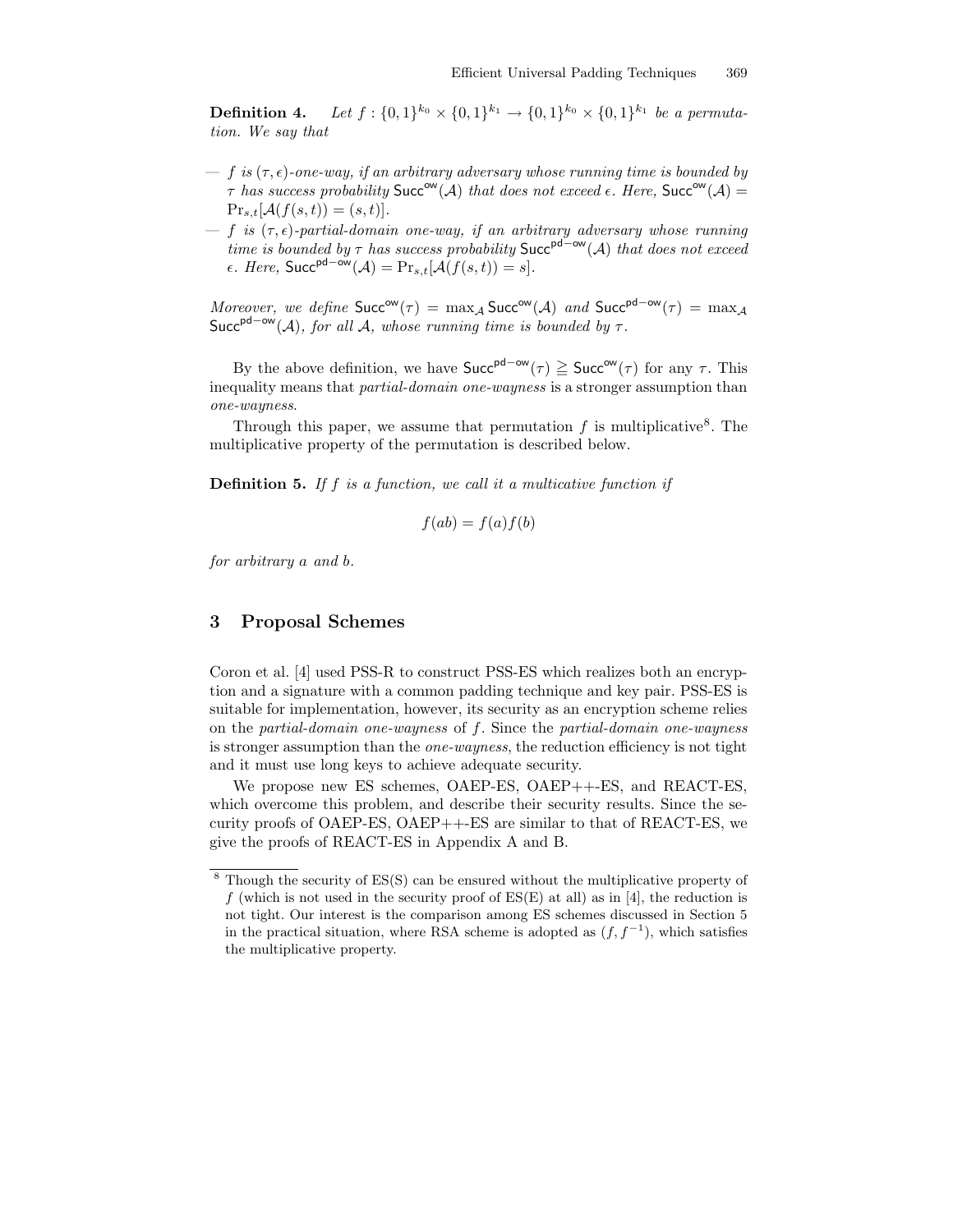#### 3.1 Methodology

We will give new ES schemes based on several encryption schemes which have a padding technique; OAEP+, OAEP++, and REACT. The simplest method<sup>9</sup> of constructing an ES scheme from encryption schemes seems by replacing encryption permutation f with its inverse  $f^{-1}$ .

Unfortunately, if we construct a new signature scheme from an encryption scheme by simple replacement of permutation of f with  $f^{-1}$ , its security is not ensured. For example, it is easy for a known-message attacker to generate an existential forgery under the one-way permutation with a special property in the similar way of Shoup's attack.

This is a formal explanation of this situation. In the security proof of a signature, in order to invert f on an input of integer  $\eta$  (*i.e.*, to calculate  $f^{-1}(\eta)$ ), we embed  $\eta$  into some random oracle query about message  $x$  and random integer  $r$  (e.g., consider the query  $r||x$  to  $H'$  in OAEP+) and simulate another random oracle about r (e.g.,  $G(r)$  in OAEP+). In this strategy, if the random oracle value about r  $(e,q, G(r))$  is already defined, we abort the simulation (fail to simulate). However, when the adversary can freely choose the query  $r$ , it implies that we fail to simulate this case with a high probability.

Therefore, there might be a possibility that we could generally construct a provably secure ES scheme from an encryption scheme as follows<sup>10</sup>: (i) we replace the r, which is an input for random oracle  $G$ , by a hash value of x and a new  $r'(e.g., r = w = H'(x||r'))$ , and (ii) we replace x with  $x||r'$ .

In this paper, we create ES schemes from OAEP+ and REACT, following this methodology.

### 3.2 OAEP-ES

A simple ES scheme can be created using OAEP+ [12], OAEP-ES. OAEP-ES relies for its security upon only the one-wayness of the permutation, so it is more practical than PSS-ES. OAEP-ES has, however, worse reduction efficiency than OAEP++-ES and REACT-ES as we will show. A description of OAEP-ES and its security results are as follows.

OAEP-ES with hash functions  $G: \{0,1\}^{k_1} \rightarrow \{0,1\}^{n+k_0}$  and  $H, H': \{0,1\}^{n+k_0}$  $\to \{0,1\}^{k_1}$ , and the common padding scheme  $\mu_1$  (Figure 1) and key pair  $(f, f^{-1})^{11}$ , is executed as follows:

—Encryption and Signing: In order to encrypt or to sign x, we choose  $r \stackrel{R}{\leftarrow}$ 

<sup>&</sup>lt;sup>9</sup> Coron et al. simply constructed an encryption scheme by replacing signing permutation  $f^{-1}$  of PSS-R with f and proposed PSS-ES which has the same padding technique as PSS-R.

<sup>10</sup> Reference [8] gives a detailed explanation of this methodology.

<sup>&</sup>lt;sup>11</sup> In the general model, we assume that  $f: \{0,1\}^k \to \{0,1\}^k$  is a multiplicative permutation. If the implementation uses RSA permutation:  $\mathbb{Z}_n \to \mathbb{Z}_n$ , we put "0" in front of the padding data to make the domain  $k$  bit integer. In this case, the model and theorems will need to be adjusted. We adopt the same discussion for PSS-ES, OAEP++-ES, and REACT-ES.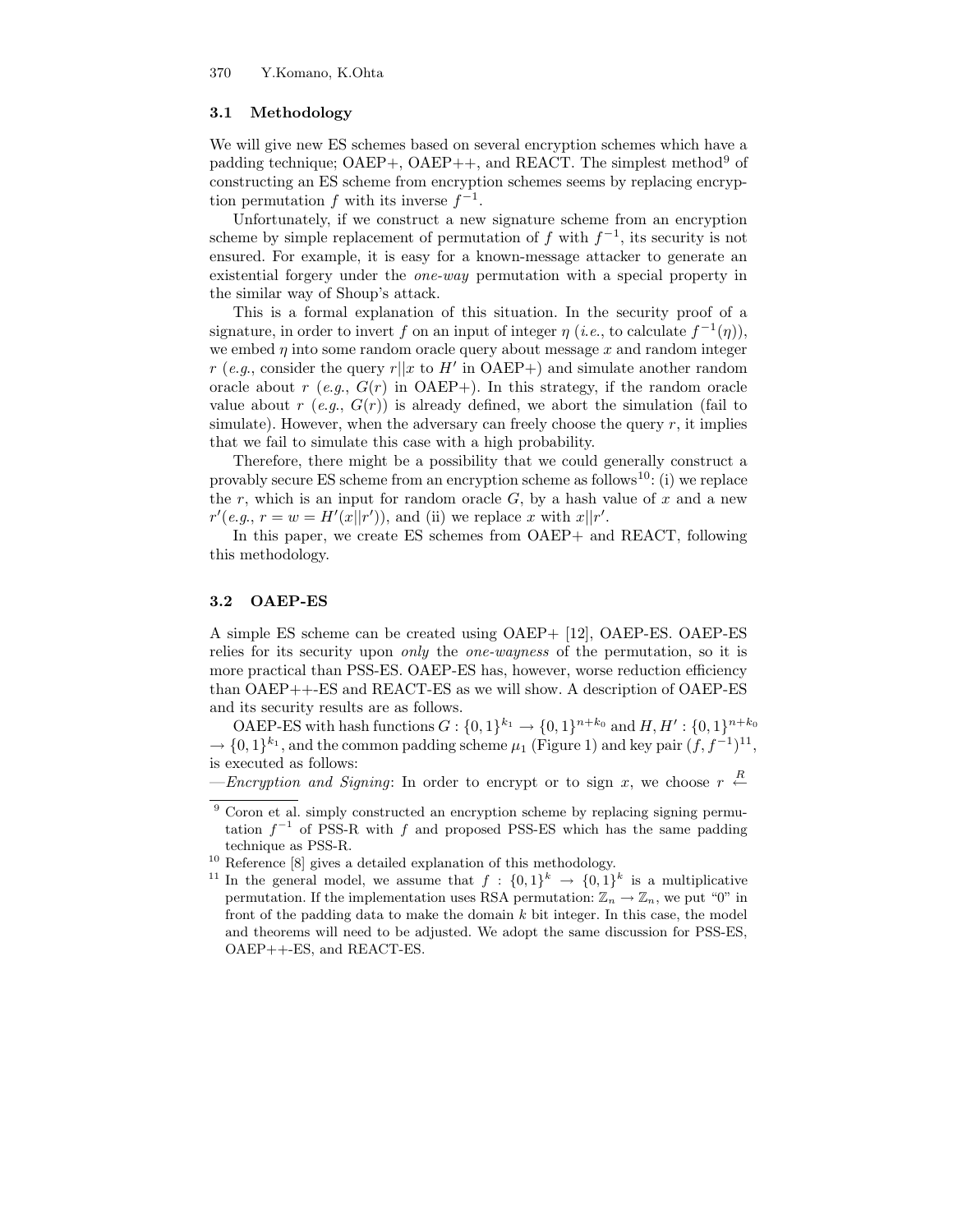${0,1}^{k_0}$ , set  $w = H'(x||r) \in {0,1}^{k_1}$ , and calculate  $s = (x||r) \oplus G(w)$ ,  $t =$  $H(s) \oplus w$ , and  $\mu_1(x,r) = s||t$ . We then return  $y = f(\mu_1(x,r))$  as the ciphertext or  $\sigma = f^{-1}(\mu_1(x,r))$  as the signature, respectively.

—Decryption and Verification: For ciphertext y or signature  $\sigma$ , we recover  $s||t =$  $f^{-1}(y)$  or  $s||t = f(\sigma)$   $(|s| = n + k_0, |t| = k_1)$ , respectively. Next, we calculate  $w = t \oplus H(s)$ , divide  $x||r = s \oplus G(w)$   $(|x| = n, |r| = k_0)$ , and check whether  $w = H'(x||r)$ . If the check passes, we return x; otherwise Reject.



Fig. 1. Padding Techniques  $\mu_1$  for ES Schemes

The security results of OAEP-ES are as follows:

**Theorem 1 (Security result of OAEP-ES(E)).** Let A be an adversary that breaks OAEP-ES in  $(\tau, q_D, q_S, q_H, q_H, \epsilon)$  in the sense of **IND-CCA2&ACMA**. Then:

$$
\begin{cases} \text{Succ}^{\text{ow}}(\tau') \ge \epsilon - \frac{q_{H'} + q_{\Sigma}}{2^{k_0}} - \frac{(q_{H'} + q_{\Sigma} + 1)(q_G + q_{H'} + q_{\Sigma}) + q_D}{2^{k_1}} \\ \tau' \le \tau + \{ (q_G + q_{H'} + q_{\Sigma})(q_H + q_{H'} + q_{\Sigma}) + q_{H'} + q_{\Sigma} \} T_f \end{cases}
$$

where  $T_f$  denotes the time complexity of f.

**Theorem 2 (Security result of OAEP-ES(S)).** Let  $\mathcal F$  be a forger that breaks OAEP-ES in  $(\tau, q_D, q_\Sigma, q_G, q_{H'}, q_H, \epsilon)$  in the sense of EUF-CCA2&ACMA. Then:

$$
\left\{ \begin{matrix} \mathsf{Succ}^{\mathsf{OW}}(\tau') \geq \epsilon - \frac{q_{H'}q_{\varSigma}}{2^{k_0}} - \frac{(q_{H'}+q_{\varSigma})(q_{G}+q_{H'}+q_{\varSigma})+q_{D}+1}{2^{k_1}} \\ \tau' \leq \tau + (2q_{H'}+2q_{\varSigma}+1)T_f \end{matrix} \right.
$$

where  $T_f$  denotes the time complexity of f.

### 3.3 REACT-ES

REACT was proposed by Okamoto and Pointcheval [10]. To use REACT for encryption, we first generate random integer  $r$  and encrypt plaintext  $x$  by a symmetric encryption scheme with the hash value of  $r$  as the key. Second, we encrypt  $r$  by an asymmetric encryption scheme and send it with ciphertext of  $x$ and a check code.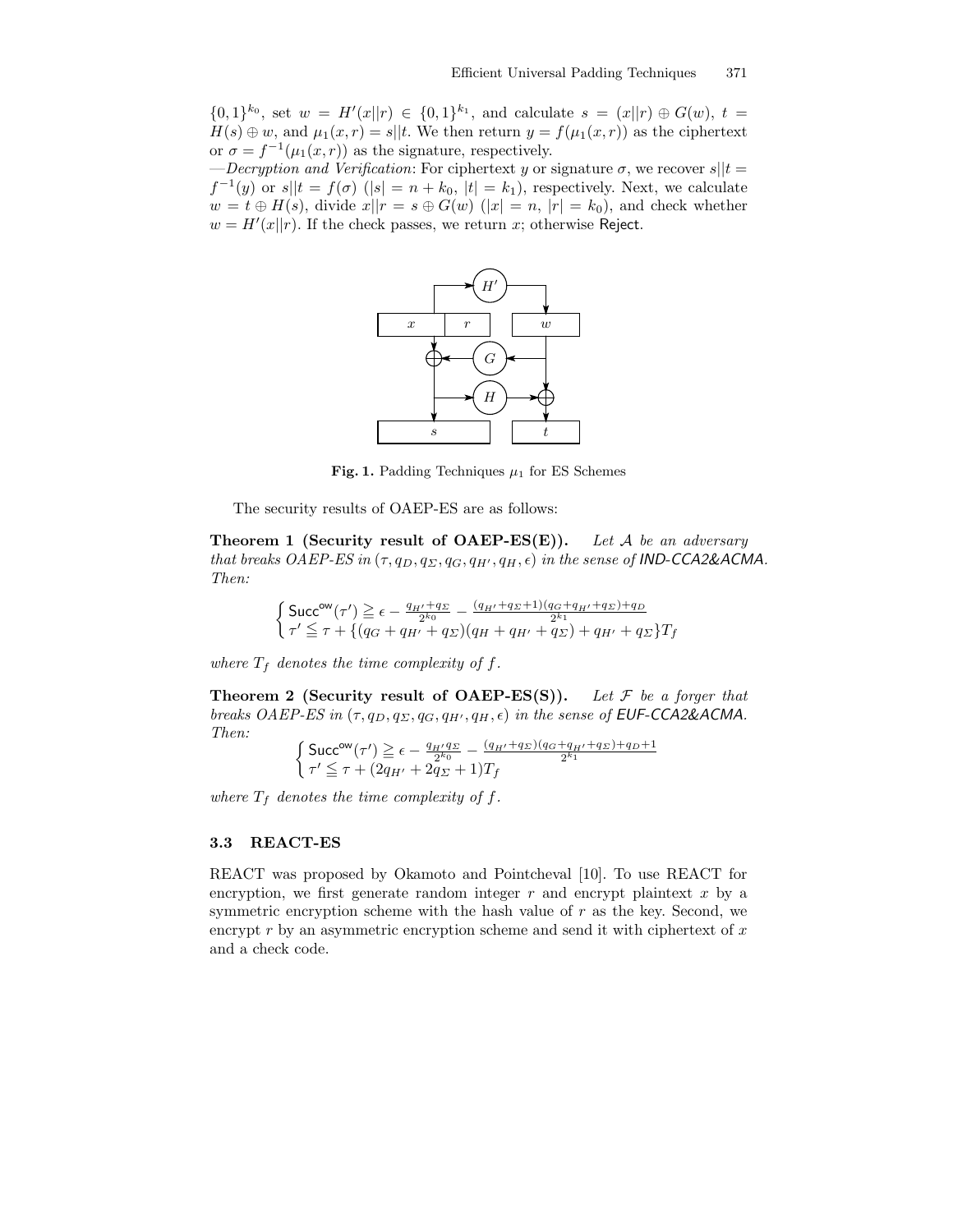#### 372 Y.Komano, K.Ohta

Therefore, in REACT, once we encrypt  $r$  with the asymmetric encryption scheme, we can send a long plaintext using the symmetric encryption scheme with high speed (which, so-called, is KEM (Key Encapsulation Mechanism, [13])); REACT is more practical in terms of communication efficiency than OAEP, OAEP+, and OAEP++. Moreover, Nakashima and Okamoto [9] showed that REACT has tighter security than OAEP or OAEP+.

REACT-ES with hash functions  $G: \{0,1\}^{k_1} \to \{0,1\}^{k_3}, H': \{0,1\}^{n+k_0} \to$  $\{0,1\}^{k_1}$ , and  $H: \{0,1\}^{2(n+k_0+k_1)} \to \{0,1\}^{k_2}$   $(k = k_1)$ , symmetric encryption scheme  $E_{key}^{sym}$ , where key length is  $k_3$ , public key f, and private key  $f^{-1}$ , is executed as follows (Figure 2):

—Encryption and Signing: In order to encrypt or to sign x, we choose  $r \stackrel{R}{\leftarrow}$  $\{0,1\}^{k_0}$ , set  $w = H'(x||r) \in \{0,1\}^{k_1}$ , and calculate  $c_2 = E_{G(w)}^{sym}$  $G(w)(x||r)$ . Next, we set  $c_1 = f(w)$  for encryption or  $c_1 = f^{-1}(w)$  for signing, and return  $(c_1, c_2, c_3 =$  $H(x||r, w, c_1, c_2)$  as the ciphertext or signature, respectively.

 $-$ Decryption and Verification: For ciphertext  $(c_1, c_2, c_3)$  or signature  $(c'_1, c_2, c_3)$ , we recover  $w = f^{-1}(c_1)$  or  $w = f(c'_1)$ , respectively. Next, we calculate  $x||r$  from  $E^{sym}_{G(w)}$  $G(w)(c_2)$ , and check whether both " $w = H'(x||r)$  and  $c_3 = H(x||r, w, c_1, c_2)$ " or both  $"w = H'(x||r)$  and  $c_3 = H(x||r, w, c'_1, c_2)"$ , respectively. If the check passes, we return  $x$  as the plaintext or the message, respectively; otherwise Reject.



Fig. 2. REACT-ES

We use the following theorems to examine the security of REACT-ES. The proof are described in Appendix A and B, respectively.

**Theorem 3 (Security result of REACT-ES(E)).** Let the symmetric encryption scheme be  $(\tau', \nu)$ -secure<sup>12</sup>, and let A be an adversary that breaks REACT-ES in  $(\tau, q_D, q_\Sigma, q_G, q_{H'}, q_H, \epsilon)$  in the sense of IND-CCA2&ACMA. Then:

$$
\begin{cases} \text{Succ}^{\text{ow}}(\tau') \geq \epsilon - \nu - \frac{q_{H'} + q_{\Sigma}}{2^{k_0}} - \frac{q_D}{2^{k_1}} \\ \tau' \leq \tau + (q_G + q_H + 2q_{H'} + 2q_{\Sigma})T_f \end{cases}
$$

where  $T_f$  denotes the time complexity of f.

 $12$  See the definition of security model of symmetric encryption scheme,  $\S 2.2$  of [10].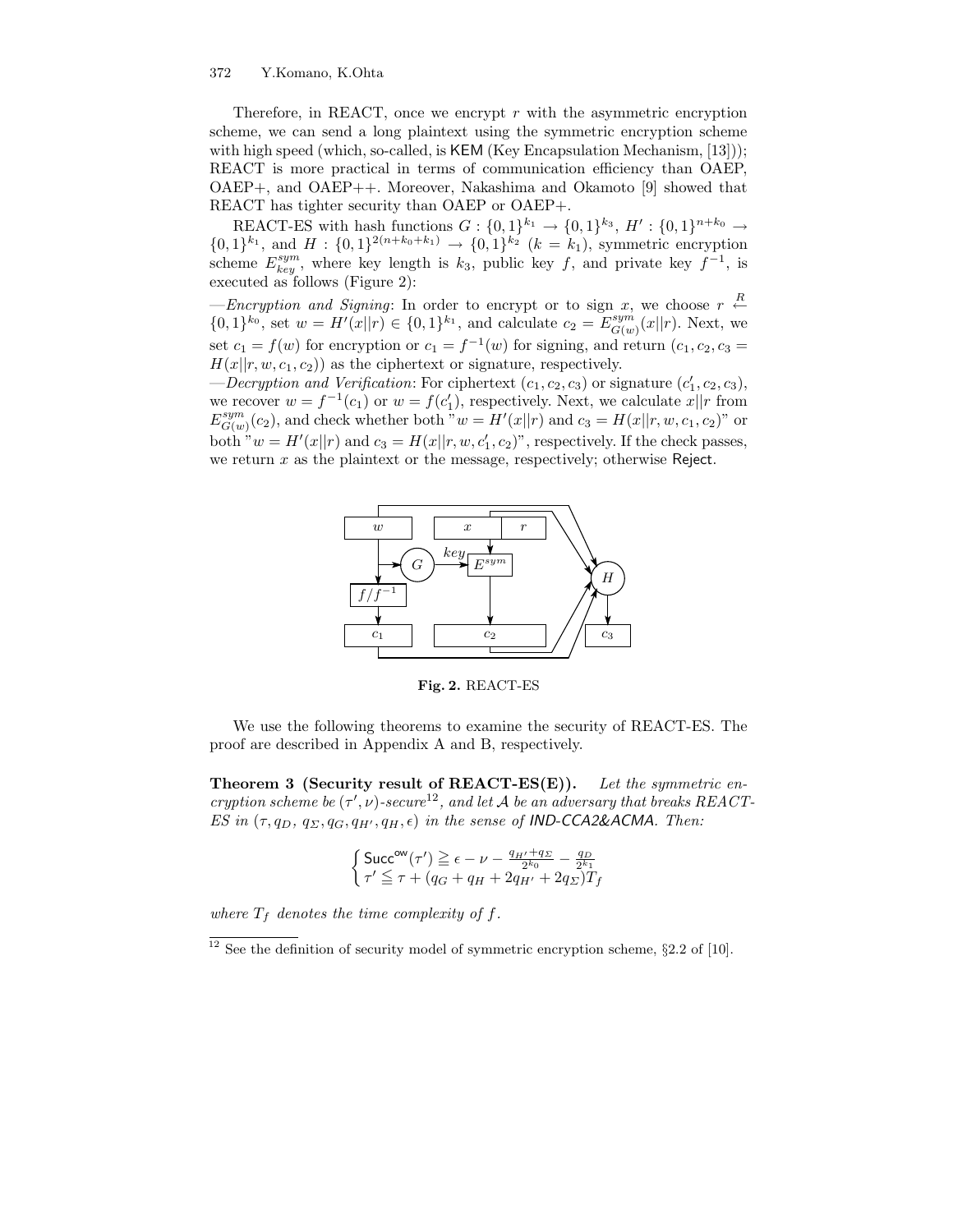**Theorem 4 (Security result of REACT-ES(S)).** Let  $\mathcal F$  be a forger that breaks REACT-ES in  $(\tau, q_D, q_\Sigma, q_G, q_{H'}, q_H, \epsilon)$  in the sense of EUF-CCA2&ACMA. Then:

$$
\left\{ \begin{matrix} \mathsf{Succ}^{\mathsf{ow}}(\tau') \geqq \epsilon - \frac{q_{H'}q_{\varSigma}}{2^{k_0}} - \frac{q_{D}+1}{2^{k_1}} \\ \tau' \leqq \tau + (2q_{H'}+2q_{\varSigma}+1)T_f \end{matrix} \right.
$$

where  $T_f$  denotes the time complexity of f.

### 4 PSS-ES

### 4.1 Security of PSS-ES(E)

The security proof of  $PSS-ES(E)$  in [4] (Theorem 2 and Lemma 4) has two minor technical mistakes as follows: (i) the number of queries (about  $w$ ) to  $G$  is not  $q_{H'} + q_{\Sigma}$  (the last line in page 14 of [4]) but  $q_G + q_{H'} + q_{\Sigma}$  because  $G(w)$ may be defined by query  $w$  to  $G$  directly, (ii) this proof overlooks calculation time  $(q_{H'} + q_{\Sigma})T_f$  as part of the cost of querying the decryption oracle (line 10) in page 14 of [4], reading in Lemma 1's results into proof of Lemma 4). This consideration of these problems yields the following security result.

**Theorem 5 (Security result of PSS-ES(E)).** Let  $A$  be an adversary that breaks PSS-ES(E) in  $(\tau, q_D, q_\Sigma, q_G, q_{H'}, \epsilon)$  in the sense of IND-CCA2&ACMA. Then:

$$
\begin{cases} \text{Succ}^{\text{pd-ow}}(\tau') \ge \frac{1}{q_G + q_{H'} + q_{\Sigma}} \left( \epsilon - \frac{q_{H'} + q_{\Sigma}}{2^{k_0}} - \frac{(q_{H'} + q_{\Sigma})(q_G + q_{H'} + q_{\Sigma}) + q_D}{2^{k_1}} \right) \\ \tau' \le \tau + 2(q_{H'} + q_{\Sigma}) T_f \end{cases}
$$

where  $T_f$  denotes the time complexity of f.

### 4.2 Security of PSS-ES(S)

The proof of Theorem 3 in [4] has three minor technical mistakes as follows: (i) it misses the probability  $\frac{q_{\Sigma}}{2k_{0}}$  $\frac{q_{\Sigma}}{2^{k_0}}$  that appears because  $\mathcal I$  cannot answer the signing query for the pair of message and random integers implanting  $\eta$  previously<sup>13</sup>, (ii) the number of queries w to G is not  $q_{H'} + q_{\Sigma}$  (line 18 in page 16 of [4]) but  $q_G + q_{H'} + q_{\Sigma}$  because  $G(w)$  may be defined by the query w to G directly, (iii) this proof overlooks the calculation time  $(q_{H'} + q_{\Sigma})T_f$  as part of the cost of querying the decryption oracle (line 9 in page 16 of [4], reading in Lemma 1's results into proof of Theorem 3). This consideration of these problems yields the following security result.

**Theorem 6 (Security result of PSS-ES(S)).** If F is a forger that breaks PSS-ES(S) in  $(\tau, q_D, q_{\Sigma}, q_G, q_{H'}, \epsilon)$  in the sense of EUF-CCA2&ACMA, then:

$$
\left\{\begin{matrix} \mathsf{Succ}^{\mathsf{ow}}(\tau') \geqq \epsilon - \frac{q_{H'}q_{\varSigma}}{2^{k_0}} - \frac{(q_{H'}+q_{\varSigma})(q_{G}+q_{H'}+q_{\varSigma})+q_{D}+1}{2^{k_1}} \\ \tau' \leqq \tau + (2q_{H'}+2q_{\varSigma}+1)T_f \end{matrix}\right.
$$

where  $T_f$  denotes the time complexity of f.

<sup>&</sup>lt;sup>13</sup> In our results, since  $\eta$  is embedded  $q_{H'}$  times, the corresponding probability is  $\frac{q_{H'}q_{\Sigma}}{2^{k_0}}$ .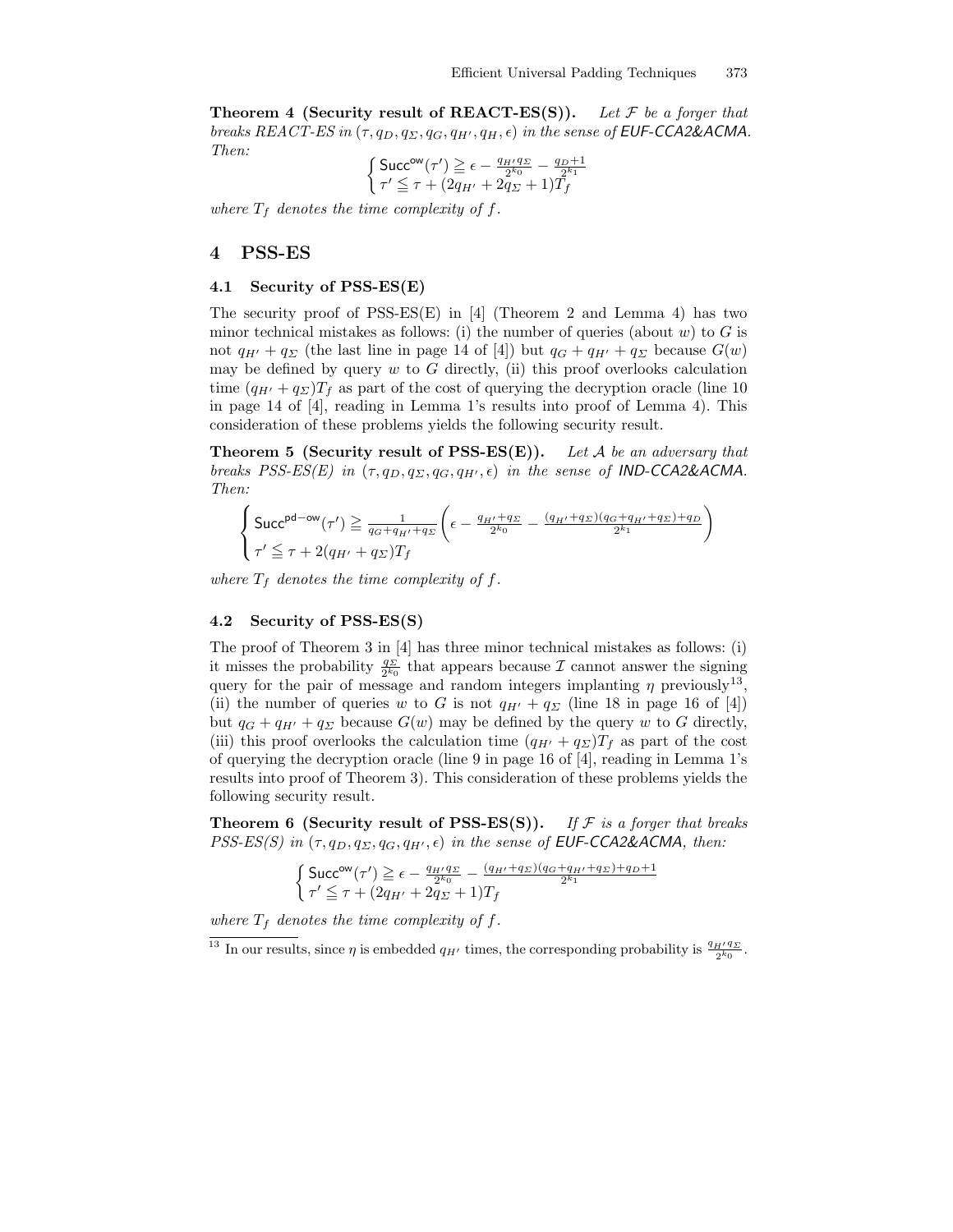### 5 Reduction Efficiency

We evaluate the security of RSA-OAEP-ES and RSA-REACT-ES following the approach taken by Nakashima and Okamoto [9] and compare them to RSA-PSS-ES. For each scheme, we consider the usages of encryption and signature.

Reference [9] uses the recommended key size in order to confirm that no adversary has the ability to break the 1024, 2048 bits factoring problem. In estimating the key size, we use Lemma 4 of [5] to modify the security statement of RSA-PSS-ES; that is, f's partial-domain one-wayness is replaced by onewayness of RSA permutation paying the cost of running time and decreasing the success probability.

Throughout this evaluation, we assume that breaking the RSA problem is equivalent to solving the factoring problem, and that  $k_0$  and  $k_1$  are enough large so that factors that suppress the reduction efficiency can be ignored. The complexity of the factoring problem is measured by applying a number field sieve. Table 1 shows the recommended key size that achieves the same complexity as the 1024, 2048 bits factoring problem.

Table 1. Recommended key size

| Scheme                                                                               |      | 1024bit 2048bit |
|--------------------------------------------------------------------------------------|------|-----------------|
| <sup>zw</sup> Encryption                                                             | 6221 | 12452           |
| $P_{\rm S12 nature}$                                                                 | 1363 | 2596            |
| Encryption                                                                           | 5252 | 10838           |
| OAErature                                                                            | 1363 | 2596            |
| Encryption                                                                           | 1363 | 2596            |
| $\mathrm{R}\overleftrightarrow{\mathrm{F}_{\mathrm{light}}}\mathrm{AT}_{\mathrm{H}}$ | 1363 | 2596            |
|                                                                                      |      |                 |

As in Table 1, OAEP-ES has better reduction efficiency than PSS-ES because the security of  $PSS-ES(E)$  is based on *partial-domain one-wayness*. Therefore, compared to PSS-ES, OAEP-ES can decrease the key size by more than 950 bits for the 1024 bits factoring problem and by more than 1600 bits for 2048 bits factoring problem.

Moreover, as in Table 1, REACT-ES offers much better reduction efficiency than PSS-ES and OAEP-ES, and the key size does not increase comparing with the number of bits in the factoring problem<sup>14</sup>. This is because the running time of the permutation inverter of REACT-ES is of the order of  $q_{H'}$  while that of OAEP-ES is of order of  $q_Gq_H$ . This means that the key length of REACT-ES is shorter than that of OAEP-ES.

 $14$  OAEP++-ES has the same reduction efficiency as REACT-ES, *i.e.*, the recommended key size for OAEP++-ES is the same as the one for REACT-ES.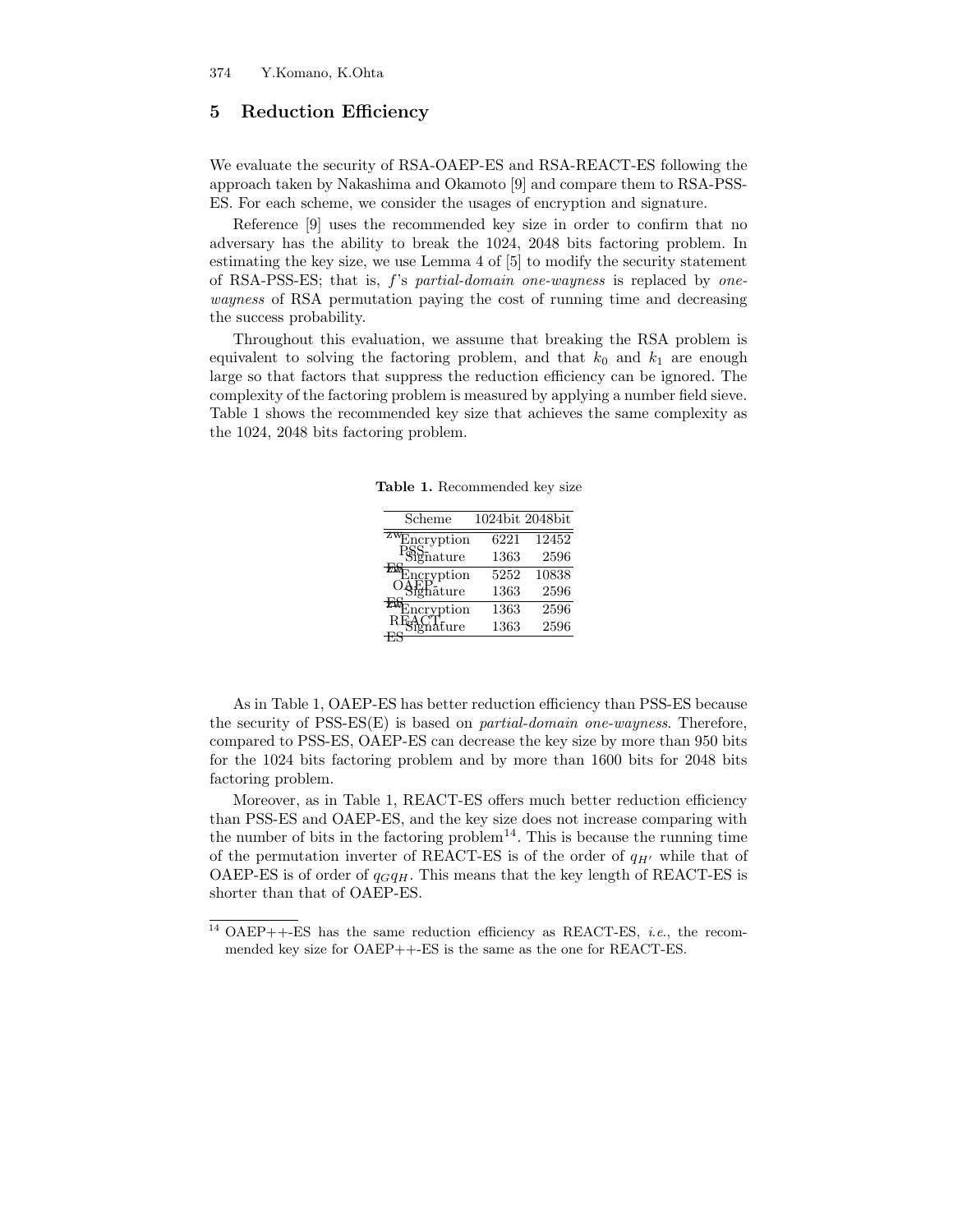### 6 Discussion

REACT-ES is superior to OAEP-ES in terms of the running time of the permutation inverter, as shown by Theorem 3 (moreover, since PSS-ES owes its security to *partial-domain one-wayness*, its reduction efficiency is not good).

More precisely, when inverting the permutation for PSS-ES and OAEP-ES, the inverter should locate the preimage using the product of two hash functions'  $\text{input/output lists}^{15}$  (G-List and H-List). The inverter of REACT-ES, however, locates the preimage using the sum of two lists (H-List and G-List).Accordingly, the running time of the above theorem on REACT-ES is less than those on PSS-ES and OAEP-ES.

Therefore, as described in Section 5, the recommended key sizes that provide the same complexity as the 1024, 2048 bits factoring problem are, for OAEP++- ES and REACT-ES, much shorter than those of PSS-ES and OAEP-ES, and are about the same as the bit size of the factoring problem.

With regard to communication efficiency, the length of plaintext or message, in PSS-ES, OAEP-ES, and OAEP++-ES, is restricted to the key size. REACT-ES, however, allows us to encrypt (sign) arbitrary length of plaintext (message) by using symmetric encryption; it follows that REACT-ES is the most practical technique giving the high reduction efficiency of its security proof and its improved communication efficiency.

## 7 Conclusion

This paper first gave the general methodology to construct an ES scheme from an encryption scheme with a padding technique and proposed new ES schemes, OAEP-ES, OAEP++-ES, and REACT-ES, which use a unique padding technique and key pair to realize encryption and signature. It also proved that these two usages of proposed schemes satisfy IND-CCA2&ACMA and EUF-CCA2&ACMA, respectively. These schemes are suitable for implementation because they need only one padding technique and key pair.

Moreover, OAEP++-ES and REACT-ES offer much better reduction efficiency than PSS-ES and OAEP-ES. Using the evaluation of [9], the difficulty of breaking OAEP++-ES and REACT-ES is almost equal to that of the key size factoring problem. Hence, we conclude that OAEP++-ES and REACT-ES are more efficient than PSS-ES or OAEP-ES. Furthermore, from the view of the communication efficiency, REACT-ES allows us to encrypt (sign) a plaintext (message) arbitrary length through the use of symmetric encryption; we can conclude that REACT-ES is the most practical candidate due to the tightness of its security and its improved communication efficiency.

This paper also corrected the original mistakes made in proving the security of PSS-ES.

 $15$  For PSS-ES, when replacing the *partial-domain one-wayness* to the *one-wayness* as in Lemma 4 of [5], we ought to run the adversary twice and get two input/output lists (two G-Lists).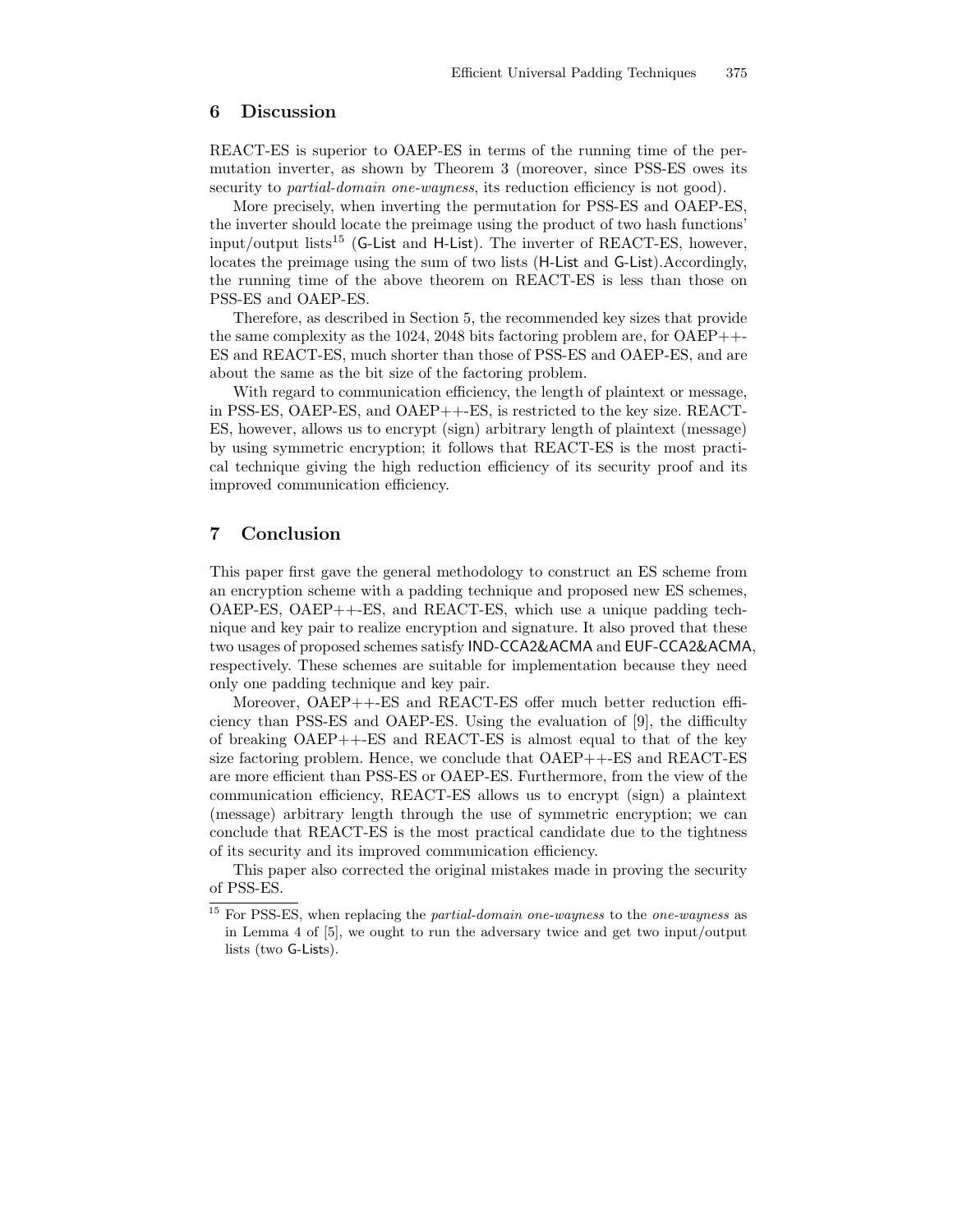# References

- 1. M. Bellare, A. Desai, D. Pointcheval, and P. Rogaway. Relations among notions of security for public-key encryption schemes. In H. Krawczyk, editor, Advances in Cryptology — CRYPTO'98, pages  $26-45$ . Springer, 1998. Lecture Notes in Computer Science No. 1462.
- 2. M. Bellare and P. Rogaway. Optimal asymetric encryption how to encrypt with RSA. In A.D. Santis, editor, Advances in Cryptology — EUROCRYPT'94, volume 950 of Lecture Notes in Computer Science, pages 92–111, Berlin, Heidelberg, New York, 1995. Springer-Verlag.
- 3. M. Bellare and P. Rogaway. The exact security of digital signatures –how to sign with RSA and Rabin. In U. Maurer, editor, Advances in Cryptology  $-EURO$ CRYPT'96, volume 1070 of Lecture Notes in Computer Science, pages 399–416, Berlin, Heidelberg, New York, 1996. Springer-Verlag.
- 4. J. S. Coron, M. Joye, D. Naccache, and P. Paillier. Universal padding schemes for RSA. In M. Yung, editor, Advances in Cryptology — CRYPTO 2002, volume 2422 of Lecture Notes in Computer Science, pages 226–241, Berlin, Heidelberg, New York, 2002. Springer-Verlag.
- 5. E. Fujisaki, T. Okamoto, D. Pointcheval, and J. Stern. RSA-OAEP is chosenciphertext secure under the RSA assumption. Journal of Cryptology, 2002.
- 6. S. Goldwasser, S. Micali, and R. Rivest. A digital signature scheme against adaptive chosen message attack. Journal of Computing (Society for Industrial and Applied Mathematics), 17(2):281–308, 1988.
- 7. K. Kobara and H. Imai. OAEP++ : A very simple way to apply OAEP to deterministic OW-CPA primitives. 2002. Available at http://eprint.iacr.org/2002/130/.
- 8. Y. Komano and K. Ohta. OAEP-ES Methodology of universal padding technique. manuscript, 2003.
- 9. T. Nakashima and T. Okamoto. Key size evaluation of provably secure RSAbased encryption schemes. SCIS 2002, The 2002 Symposium on Cryptography and Information Security, 2002.
- 10. T. Okamoto and D. Pointcheval. REACT: Rapid Enhanced-security Asymmetric Encryptosystem Tranceform. In D. Naccache, editor,  $CT - RSA$  '2001, volume 2020 of Lecture Notes in Computer Science, pages 159–175, Berlin, Heidelberg, New York, 2001. Springer-Verlag.
- 11. R. L. Rivest, A. Shamir, and L. Adleman. A method for obtaining digital signatures and public key cryptosystems. Communications of the ACM, 21(2):120–126, 1978.
- 12. V. Shoup. OAEP reconsidered. In J. Kilian, editor, Advances in Cryptology -CRYPTO'2001, volume 2139 of Lecture Notes in Computer Science, pages 239–259, Berlin, Heidelberg, New York, 2001. Springer-Verlag.
- 13. V. Shoup. A proposal for an ISO standard for public key encryption (version 2.1). In manuscript, 2001. http://shoup.net/papers/.
- 14. Y. Zheng. Degital signcryption or how to achieve cost(signature  $\&$  encryption)  $<<$  $cost(signature) + cost(encryption)$ . In Advances in Cryptology — CRYPTO'97, volume 1294 of Lecture Notes in Computer Science, pages 165–179, Berlin, Heidelberg, New York, 1997. Springer-Verlag.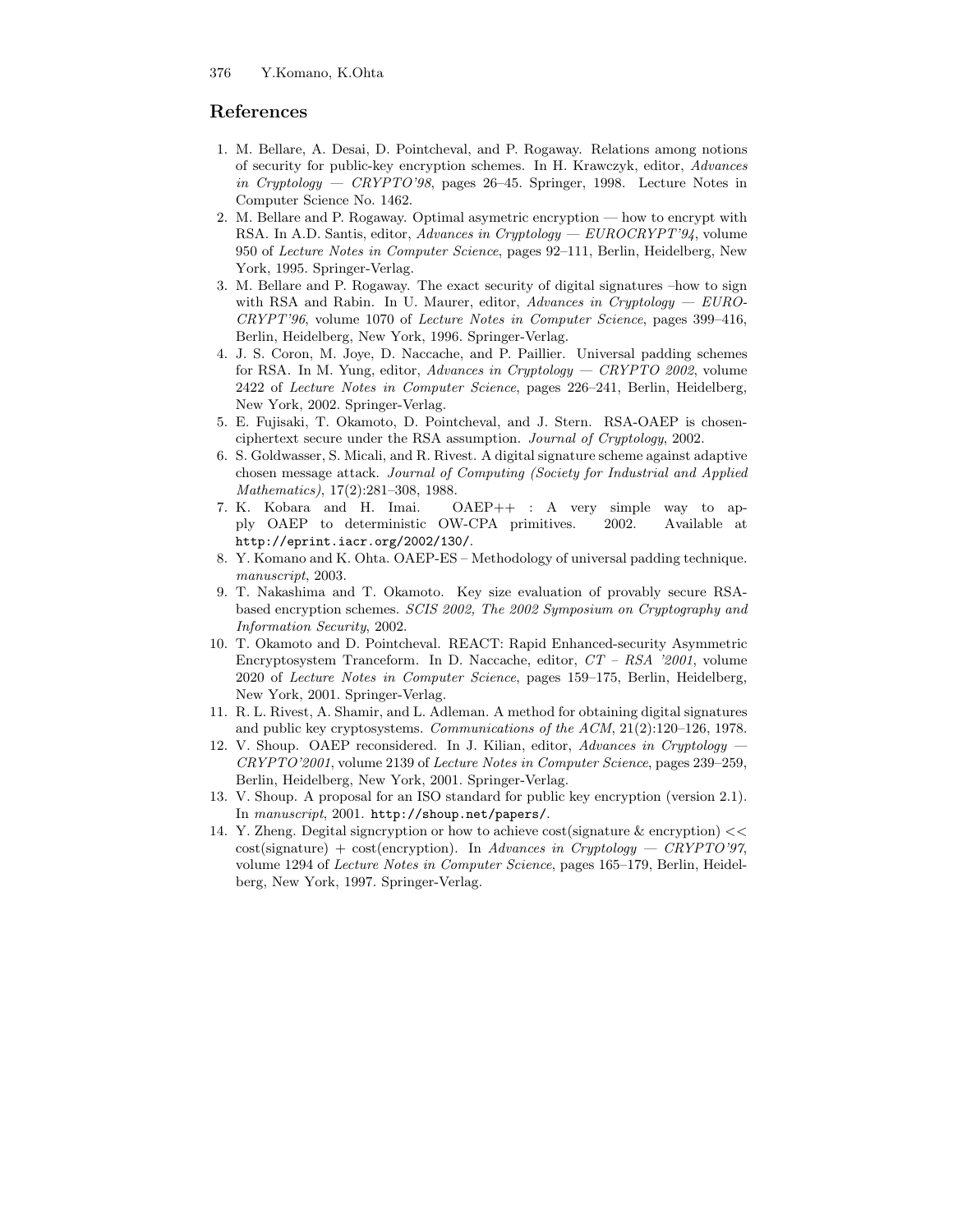# A Proof of Theorem 3

We follow the definition of symmetric encryption scheme and its security model from [10]. In the security proof of Theorem 3, assume that the symmetric encryption scheme is  $(\tau', \nu)$ -secure.

#### A.1 Construction of Inverter  $\mathcal I$

We give the construction of inverter  $\mathcal I$  that breaks the *one-wayness* of  $f$  about  $c^+$ , by using adversary A that breaks REACT-ES(E) in  $(\tau, q_D, q_\Sigma, q_G, q_{H'}, q_H, \epsilon)$ in the sense of **IND-CCA2&ACMA**, as follows: we input public key f to A, answer the queries that  $A$  asks to the random oracles, to the decryption oracle, and to the signing oracle in the following way, and receive challenge  $(x_0, x_1)$ . We then choose  $b \stackrel{R}{\leftarrow} \{0,1\}$ ,  $r^+ \stackrel{R}{\leftarrow} \{0,1\}^{k_0}$ , and  $k \stackrel{R}{\leftarrow} \{0,1\}^{k_3}$  and put  $c_2^+ = E_k^{sym}(x_b||r^+)$ . Moreover, we answer the queries that  $A$  asks in the following way, and finally, receive  $\hat{b}$  (or stop A after its running time  $\tau$  is over).

In simulating random oracles  $G, H'$ , and  $H$ , we construct input/output lists, G-List, H'-List, and H-List, respectively. In G-List, we preserve pair  $(w, G(w))$  of query w and answer  $G(w)$ . In H'-List, we keep seven-tuple  $(x||r, H'(x||r), z, c_1,$  $c_2, c_3, c'_3$  of query  $x||r$ , answer  $H'(x||r)$ , guarantee  $z, c_2, c'_3$  for signing queries, and pledge  $c_1, c_2, c_3$  for decryption queries. In H-List, we preserve sextuplet  $(w, x||r, c_1, c_2, H(w, x||r, c_1, c_2))$  of query  $w, x||r, c_1, c_2$  and answer  $H(w, x||r, c_1, c_2)$ .

Answering the random oracle queries to  $G, H'$ , and  $H$ : For new query w to G, we choose a random integer from  $\{0,1\}^{k_3}$ , put it to  $G(w)$ , answer to A, and add  $(w, G(w))$  to G-List. If w has already been queried to G, we locate  $(w, G(w)) \in G$ -List and answer  $G(w)$ .

For new query  $(w, x || r, c_1, c_2)$  to  $H$ , we choose random integer  $c_3$  from  $\{0, 1\}^{k_2}$ , put it to  $H(w, x||r, c_1, c_2)$ , answer to A, and add  $(w, x||r, c_1, c_2, c_3)$  to H-List. Moreover, we simulate  $G(w)$  in the above way<sup>16</sup>. If  $(w, x||r, c_1, c_2)$  has already been queried to H, we locate  $(w, x||r, c_1, c_2, c_3) \in H$ -List and answer  $c_3$ .

For new query  $x||r$  to  $H'$ , we get  $z \stackrel{R}{\leftarrow} \{0,1\}^{k_1}$ , set  $f(z) = w$ , and calculate  $c_1 = f(w)$ . Next, we simulate  $G(w)$  in the same way described above, calculate  $c_2 = E_{G(w)}^{sym}$  $\int_{G(w)}^{sym}(x||r)$ . Finally, we put  $c_3 = H(w, x||r, c_1, c_2)$  and  $c'_3 = H(w, x||r, z, c_2)$ by simulating H in the same way described above, answer w as  $H'(x||r)$  to A, and add  $(x||r, w, z, c_1, c_2, c_3, c'_3)$  to H'-List. If  $x||r$  has already been queried to H', we locate  $(x||r, w, *, *, *, *) \in H'-List$  and answer w.

Answering the decryption queries to  $D$ : In order for decryption query  $y = (c_1, c_2, c_3)$  to be valid ciphertext,  $(x||r, *, *, c_1, c_2, c_3, *)$  must be contained in  $H'$ -List. In this case, we can answer with the corresponding plaintext  $x$ . Otherwise, we answer Reject since the probability of  $H'(x||r) = w$  is negligible.

Answering the signing queries to  $\Sigma$ : For signing query x to  $\Sigma$ , we get  $r \stackrel{R}{\leftarrow} \{0,1\}^{k_0}$  and check whether  $(x||r, *, z, *, c_2, *, c'_3)$  is in H'-List. If so, we answer

<sup>&</sup>lt;sup>16</sup> We simulate G because we want to collect the information of input/output on  $w$ in G-List; this makes the estimation of the success probability of the permutation inversion easy.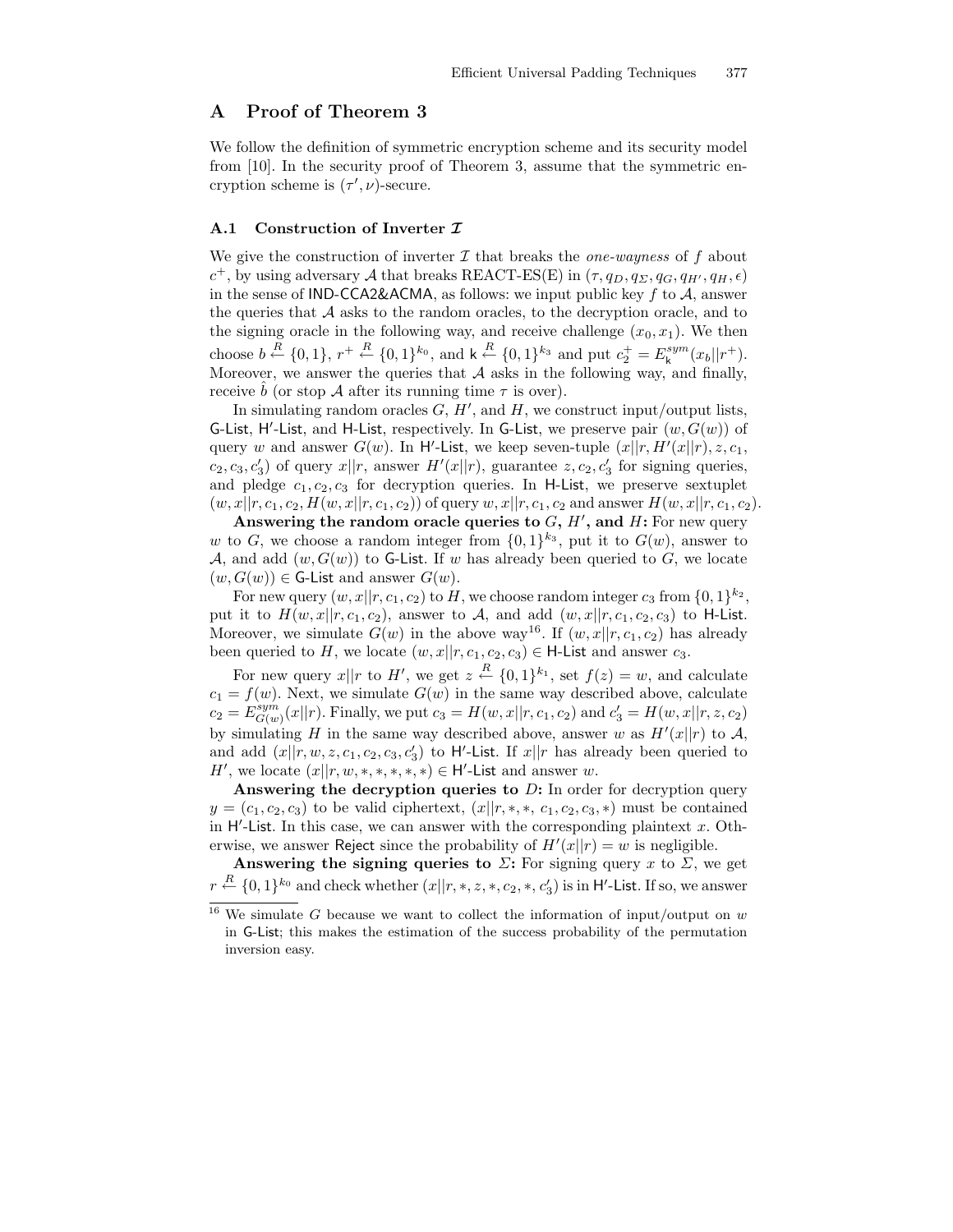$\sigma = (z, c_2, c'_3)$  to A as a signature. Otherwise, we choose  $z \stackrel{R}{\leftarrow} \{0, 1\}^{k_1}$ , set  $f(z) =$ w, and calculate  $c_1 = f(w)$ . Next, we simulate  $G(w)$  in the same way described above, calculate  $c_2 = E_{G(w)}^{sym}$  $G(w)(x||r)$ . Finally, we put  $c_3 = H(w, x||r, c_1, c_2)$  and  $c'_3 = H(w, x || r, z, c_2)$  by simulating H in the same way described above, add  $(x||r, w, z, c_1, c_2, c_3, c'_3)$  to H'-List, and answer  $\sigma = (z, c_2, c'_3)$  as a signature to A.

### A.2 Analysis

Let  $y^+ = (c^+, c_2^+, c_3^+)$  be a target ciphertext that we answer to A deviating the protocol, and  $w^+$ ,  $r^+$ , and  $x^+$  be corresponding elements. In order to analyze the success probability of  $I$ , we use following notations: AskG and AskH' are events for which  $(w^+,*) \in G$ -List, and  $(*||r^+,*,*,*,*,*,*) \in H'$ -List, respectively, and moreover, let EBad be an event<sup>17</sup> that  $\mathsf{AskH}' \wedge [H'(x_i || r^+) \neq w^+$  for  $i = 0, 1]$ , let DBad be an event that we fail to simulate in D, and let  $Bad = EBad \vee DBad^{18}$ . Our aim in setting these notations is to estimate the probability of AskG. At first, we divide this event as follows:

$$
Pr[AskG] = Pr[AskG \wedge Bad] + Pr[AskG \wedge \neg Bad]. \qquad (1)
$$

With regard to Pr[AskG  $\land$  Bad] in equation (1), from the definition of Bad, we have

$$
Pr[AskG \wedge Bad] = Pr[Bad] - Pr[\neg AskG \wedge Bad]
$$
  
\n
$$
\geq Pr[Bad] - Pr[Bad|\neg AskG] - Pr[DBad|\neg AskG].
$$
 (2)

We can estimate  $Pr[EBad] \rightarrow AskG]$  in inequality (2) because, by the definition of EBad, we have  $Pr[EBad] \rightarrow AskG] \leq Pr[AskH'] \rightarrow AskG]$ . Here,  $Pr[AskH'] \rightarrow AskG] \leq$ <br> $\frac{q_{H'}+q_{\Sigma}}{q_{\Sigma}}$  because if  $\rightarrow$  AskC escure  $C(\omega^{+})$  and  $\pi^{+}$  are random integers for A and  $\frac{C}{2^{k_0}}$ , because if  $\neg$ AskG occurs,  $G(w^+)$  and  $r^+$  are random integers for A and it is only by accident that  $*||r^+$  is queried to  $H'$ .

Moreover, Pr[DBad|¬AskG] in inequality (2) is less than  $\frac{q_D}{2^{k_1}}$ . Note that in answering to decryption query  $(c_1, c_2, c_3)$ , we search H'-List for corresponding plaintext x, therefore we fail to simulate the decryption oracle if  $A$  does not query H' about  $x||r$  and ciphertext (decryption query) y output by A is valid. However, if A does not query H' about  $x||r$ ,  $H'(x||r)$  is uniformly distributed in  $\{0,1\}^{k_1}$ , and then, it is only by accident (with probability  $\frac{1}{2^{k_1}}$ ) that  $w = f^{-1}(c_1)$ equals  $H'(x||r)$ .

Hence, we can evaluate  $Pr[AskG \wedge Bad]$  in equation (1) by

$$
\Pr[\mathsf{AskG} \land \mathsf{Bad}] \ge \Pr[\mathsf{Bad}] - \frac{q_{H'} + q_{\Sigma}}{2^{k_0}} - \frac{q_D}{2^{k_1}}.\tag{3}
$$

With regard to the second term of equation (1), it is meaningful to consider the advantage of  $A$  because of the condition  $\neg$ Bad. We can do this by evaluating

<sup>&</sup>lt;sup>17</sup> In this event, A may notice that we answer  $y^+$  as a target ciphertext deviating the protocol.

<sup>&</sup>lt;sup>18</sup> Note that we never fail to simulate the answer to the signing query, described in section A.1, and do not need to consider event ΣBad.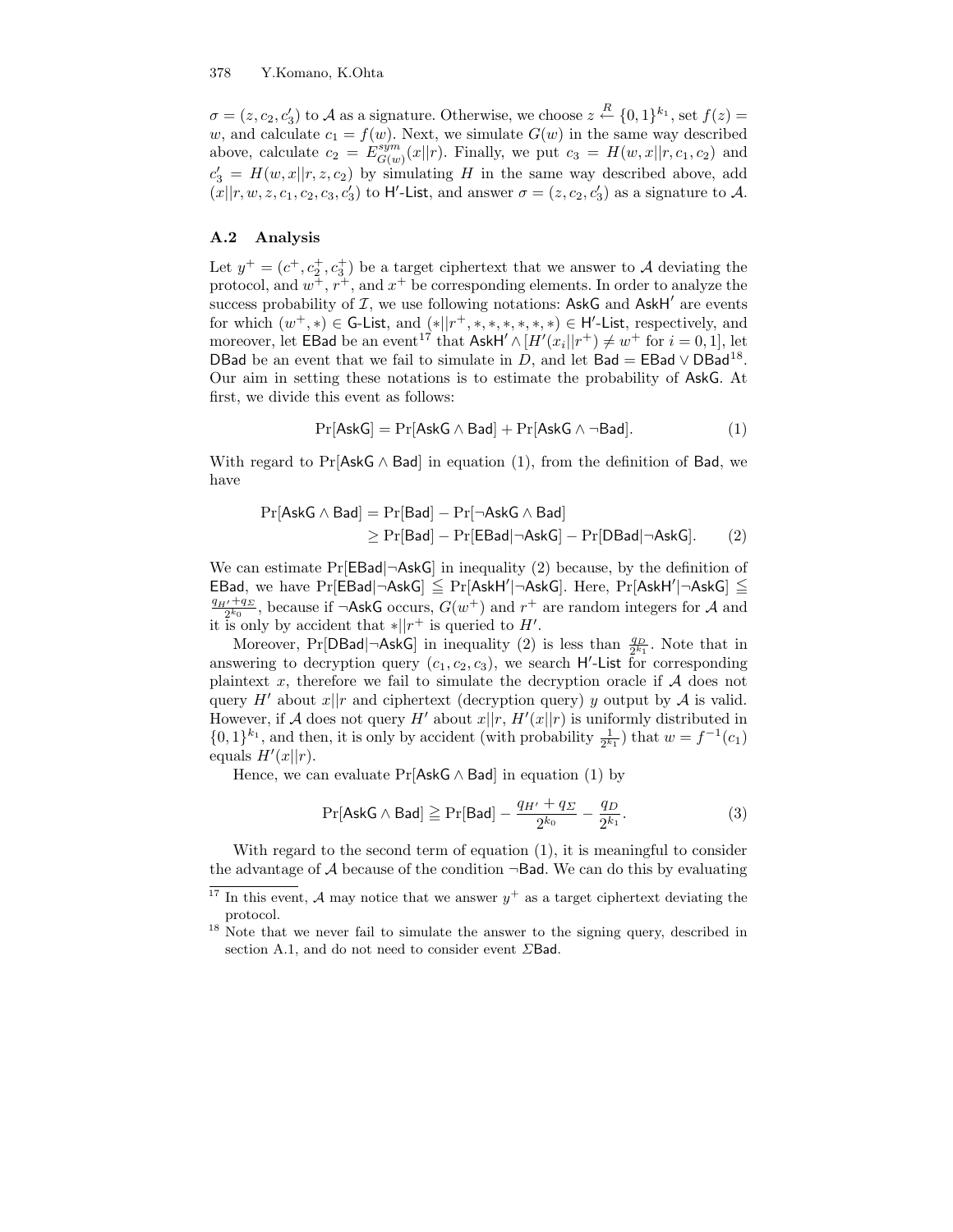Pr[AskG ∧ ¬Bad] as follows:

$$
\Pr[\text{AskG} \land \neg \text{Bad}] \ge \Pr[\mathcal{A} = b \land \text{AskG} \land \neg \text{Bad}]
$$

$$
= \Pr[\mathcal{A} = b \land \neg \text{Bad}] - \Pr[\mathcal{A} = b \land \neg \text{AskG} \land \neg \text{Bad}]. \tag{4}
$$

In inequality (4), both

$$
\Pr[\mathcal{A} = b \land \neg \mathsf{Bad}] \geq \Pr[\mathcal{A} = b] - \Pr[\mathsf{Bad}] = (\frac{\epsilon}{2} + \frac{1}{2}) - \Pr[\mathsf{Bad}]
$$

and $19$ 

$$
\begin{aligned} \Pr[\mathcal{A} = b \wedge \neg \mathsf{AskG} \wedge \neg \mathsf{Bad}] &= \Pr[\mathcal{A} = b | \neg \mathsf{AskG} \wedge \neg \mathsf{Bad}] \Pr[\neg \mathsf{AskG} \wedge \neg \mathsf{Bad}] \\ &= (\frac{\nu}{2} + \frac{1}{2})(1 - \Pr[\mathsf{Bad}] - \Pr[\mathsf{AskG} \wedge \neg \mathsf{Bad}]) \\ &\leq \frac{1}{2}(1 - \Pr[\mathsf{Bad}] - \Pr[\mathsf{AskG} \wedge \neg \mathsf{Bad}]) + \frac{\nu}{2} \cdot 1. \end{aligned}
$$

hold<sup>20</sup>. Therefore, by substituting above two inequalities into  $(4)$ ,

$$
\Pr[\mathsf{AskG} \wedge \neg \mathsf{Bad}] \geq \frac{\epsilon - \nu - \Pr[\mathsf{Bad}] + \Pr[\mathsf{AskG} \wedge \neg \mathsf{Bad}]}{2}
$$

holds and this inequality leads to

$$
\Pr[\mathsf{AskG} \land \neg \mathsf{Bad}] \geq \epsilon - \nu - \Pr[\mathsf{Bad}].\tag{5}
$$

Hence, the considerations of equation  $(1)$  and inequalities  $(3)$  and  $(5)$  conclude the proof of Theorem 3.

The running time  $\tau'$  of  $\mathcal I$  is the sum of the following terms: (i) the running time  $\tau$  of A because we run A once, (ii) in order to find corresponding pair from G-List to  $c^+$ , we compute f at most  $q_G + q_{H'} + q_H + q_{\Sigma}$  times, *i.e.*,  $(q_G + q_{H'} + q_{\Sigma})$  $q_H + q_\Sigma T_f$ , (iii) in order to be able to simulate D and  $\Sigma$ , we calculate both  $f(z)$  and  $f(w)$  in simulation of H' and  $\Sigma^{21}$   $q_{H'} + q_{\Sigma}$  times, i.e.,  $(q_{H'} + q_{\Sigma})T_f$ . Hence,  $\tau' \leq \tau + (q_G + q_H + 2q_{H'} + 2q_{\Sigma})T_f$  holds.

<sup>&</sup>lt;sup>19</sup> Note that in our simulation, if  $A$  notices the deviation (*i.e.*, if event Bad occurs), it does not run for some pairs of random coins of A and I. Therefore,  $Pr[\mathcal{A} = b]$  in this inequality is taken over the random coins of  $A$  and  $I$  in which  $A$  does not notice the deviation. Though the probabilistic space is restricted and smaller than the entire probabilistic space, the probability of the event that  $A = b$  is equal to the one taken over the entire probabilistic space, from the definition of the random oracle model;  $Pr[\mathcal{A} = b] = \frac{\epsilon}{2} + \frac{1}{2}.$ 

<sup>&</sup>lt;sup>20</sup> Note that the probability that  $A = b$  holds under the condition of  $\neg$ AskG and  $\neg$ Bad is equal to the probability that A can distinguish b from  $x_0, x_1$  and  $c_2^+$ , without secret key k; Pr[ $\mathcal{A} = b|\neg \mathsf{AskG} \wedge \neg \mathsf{Bad}] = \frac{\nu}{2} + \frac{1}{2}$ . This is because from  $\neg \mathsf{Bad}, \mathcal{A}$  cannot notice the deviation and performs the same way as in the real run. Moreover, from  $\neg$ AskG, A cannot know  $k = G(w^+)$ .

<sup>&</sup>lt;sup>21</sup> This seems to require the calculation of  $f$  2( $q_{H'}+q_{\Sigma}$ ) times, but  $q_{H'}+q_{\Sigma}$  calculations are sufficient. Indeed, when we add an element including  $w$  to G-List or H-List, we check whether  $f(w) = c^+$  holds. This action plays the role of preparing for the simulation of  $D$  and is already counted in (ii). Therefore, we consider only the preparation for the signing oracle queries in (iii).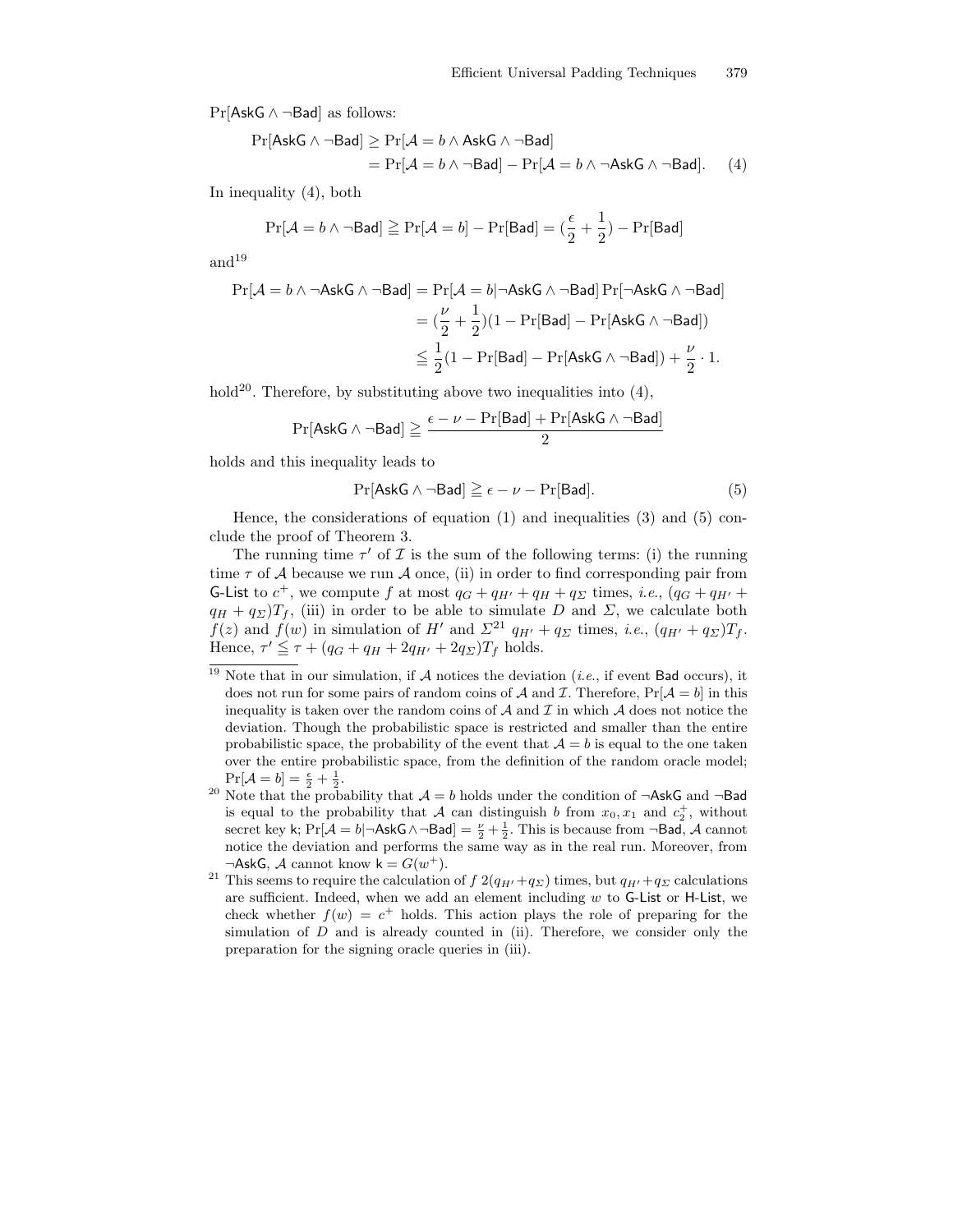# B Proof of Theorem 4

#### B.1 Construction of Inverter  $\mathcal I$

We give the construction of inverter  $\mathcal I$  that breaks the *one-wayness* of  $f$  about η, by using forger F that breaks REACT-ES(S) in  $(τ, q_D, q_\Sigma, q_G, q_{H'}, q_H, ε)$  in the sense of EUF-CCA2&ACMA as follows: we input public key f to  $\mathcal F$ , answer the queries that  $\mathcal F$  asks to the random oracles, to the decryption oracle, and to the signing oracle in the same way in section A.1, except those to  $H'$  and  $\Sigma$ (described below). Finally, we receive forgery  $\sigma^* = (c_1^*, c_2^*, c_3^*)$  (or stop  $\mathcal F$  after its running time  $\tau$  is over.)

In simulating random oracles  $G, H'$ , and  $H$ , we construct input/output lists, G-List, H'-List, and H-List, respectively. G-List holds  $(w, G(w))$ , the pairing of query w and answer  $G(w)$ . H'-List holds  $(b, x||r, H'(x||r), z, c_1, c_2, c_3.c'_3)$ , the bit  $b = 0/1$ , query  $x||r$ , answer  $H'(x||r)$ , guarantee  $z, c_2, c'_3$  for signing queries, and pledge  $c_1, c_2, c_3$  for decryption queries. H-List holds  $(w, x||r, c_1, c_2, H(w, x||r, c_3))$  $(c_1, c_2)$ , the pairing of query  $w, x||r, c_1, c_2$  and answer  $H(w, x||r, c_1, c_2)$ .

Answering the random oracle queries to  $H'$ 

For new query  $x||r$  to H', we get  $z \stackrel{R}{\leftarrow} \{0,1\}^{k_1}$ , set  $f(z)\eta = w$ , and calculate  $c_1 = f(w)$ . Next, we simulate  $G(w)$  in the same way as in section A.1, calculate  $c_2 = E_{G(w)}^{sym}$  $\int_{G(w)}^{sym}(x||r)$ . Finally, we put  $c_3 = H(w, x||r, c_1, c_2)$  and  $c'_3 = H(w, x||r, z, c_2)$ by simulating in the same way as in section A.1, answer w as  $H'(x||r)$  to  $\mathcal{F}$ , and add  $(1, x || r, w, z, c_1, c_2, c_3, c'_3)$  to H'-List. If  $x || r$  has already been queried to  $H'$ , we locate  $(*,x||r, w, *, *, *, *) \in H'-List$  and answer w.

Answering the signing queries to  $\Sigma$ : For signing query x to  $\Sigma$ , we get  $r \stackrel{R}{\leftarrow} \{0,1\}^{k_0}$  and check whether  $(0, x||r, *, z, *, c_2, *, c'_3)$  is in H'-List. If so, we answer  $\sigma = (z, c_2, c'_3)$  to  $\mathcal F$  as a signature. Moreover, if  $(1, x||r, \ast, \ast, \ast, \ast, \ast, \ast)$  is in  $\mathsf{H}'\text{-List}$ , we abort. Otherwise, we choose  $z \stackrel{R}{\leftarrow} \{0,1\}^{k_1}$ , put  $f(z) = w$ , and calculate  $c_1 = f(w)$ . Next, we simulate  $G(w)$  in the same way as in section A.1, calculate  $c_2 = E_{G(w)}^{sym}$  $\int_{G(w)}^{sym}(x||r)$ . Finally, we put  $c_3 = H(w, x||r, c_1, c_2)$  and  $c'_3 = H(w, x||r, z, c_2)$ by simulating in the same way as in section A.1, add  $(0, x||r, w, z, c_1, c_2, c_3, c'_3)$ to H'-List, and answer  $\sigma = (z, c_2, c'_3)$  as a signature to  $\mathcal{F}$ .

#### B.2 Analysis

Let  $\sigma^* = (c_1^*, c_2^*, c_3^*)$  be a forgery output by  $\mathcal{F}; w^*, r^*,$  and  $x^*$  are the corresponding elements. In order to analyze the success probability of  $\mathcal{I}$ , let DBad be the same event as in A.2,  $\Sigma$ Bad an event that  $\mathcal I$  fails to simulate in  $\Sigma$ , and Bad = DBad  $\vee$  *Σ*Bad. Moreover, let S be an event that  $V_{\mathsf{pk}}(\sigma^*) = x^*$ , and let AskH' be one that  $\mathcal F$  queries directly  $H'$  about  $x^*||r^*$ .

At first, we consider

$$
1 = \Pr[\mathsf{Bad}] + \Pr[\neg \mathsf{Bad}].\tag{6}
$$

With regard to  $Pr[Bad] \leq Pr[DBad] + Pr[\Sigma Bad]$  in equation (6), we have

$$
\Pr[\mathsf{Bad}] \le \frac{q_{H'}q_{\Sigma}}{2^{k_0}} + \frac{q_{D}}{2^{k_1}}.\tag{7}
$$